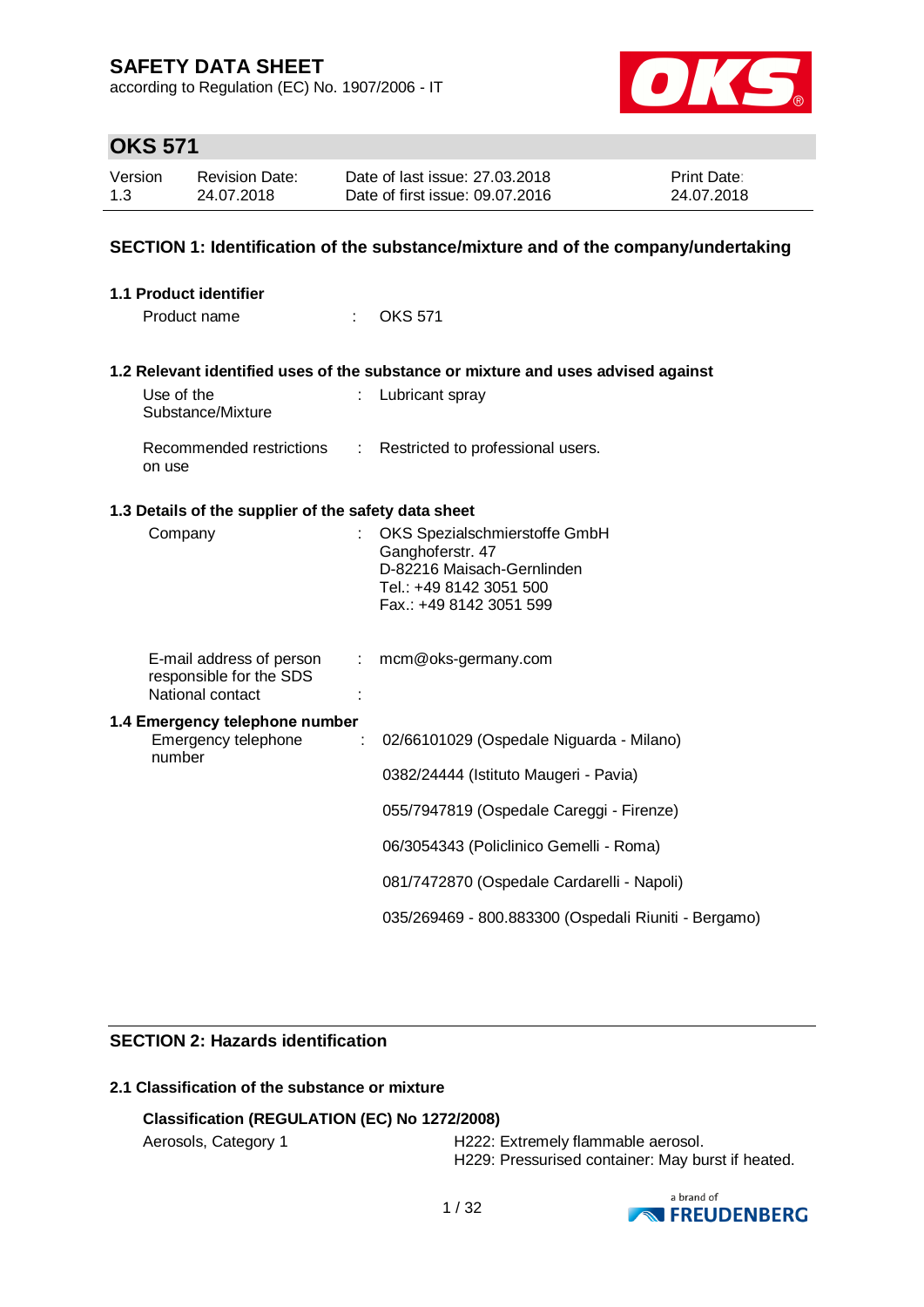according to Regulation (EC) No. 1907/2006 - IT



# **OKS 571**

| Version<br>1.3                                                                             | <b>Revision Date:</b><br>24.07.2018  |  | Date of last issue: 27,03,2018<br>Date of first issue: 09.07.2016 | Print Date:<br>24.07.2018 |  |
|--------------------------------------------------------------------------------------------|--------------------------------------|--|-------------------------------------------------------------------|---------------------------|--|
|                                                                                            | Skin irritation, Category 2          |  | H315: Causes skin irritation.                                     |                           |  |
| Eye irritation, Category 2                                                                 |                                      |  | H319: Causes serious eye irritation.                              |                           |  |
| Specific target organ toxicity - single<br>exposure, Category 3, Central nervous<br>system |                                      |  | H336: May cause drowsiness or dizziness.                          |                           |  |
|                                                                                            | Aspiration hazard, Category 1        |  | H304: May be fatal if swallowed and enters<br>airways.            |                           |  |
|                                                                                            | Chronic aquatic toxicity, Category 3 |  | H412: Harmful to aquatic life with long lasting<br>effects.       |                           |  |

### **2.2 Label elements**

#### **Labelling (REGULATION (EC) No 1272/2008)**

| Hazard pictograms        |                                                                              |                                                                                                                                                                                                                                                                                             |
|--------------------------|------------------------------------------------------------------------------|---------------------------------------------------------------------------------------------------------------------------------------------------------------------------------------------------------------------------------------------------------------------------------------------|
| Signal word              | Danger                                                                       |                                                                                                                                                                                                                                                                                             |
| <b>Hazard statements</b> | H <sub>222</sub><br>H <sub>229</sub><br>H304<br>H315<br>H319<br>H336<br>H412 | Extremely flammable aerosol.<br>Pressurised container: May burst if heated.<br>May be fatal if swallowed and enters<br>airways.<br>Causes skin irritation.<br>Causes serious eye irritation.<br>May cause drowsiness or dizziness.<br>Harmful to aquatic life with long lasting<br>effects. |
| Precautionary statements | <b>Prevention:</b>                                                           |                                                                                                                                                                                                                                                                                             |
|                          | P210                                                                         | Keep away from heat, hot surfaces, sparks,<br>open flames and other ignition sources. No<br>smoking.                                                                                                                                                                                        |
|                          | P <sub>211</sub>                                                             | Do not spray on an open flame or other<br>ignition source.                                                                                                                                                                                                                                  |
|                          | P <sub>251</sub>                                                             | Do not pierce or burn, even after use.                                                                                                                                                                                                                                                      |
|                          | <b>Response:</b>                                                             |                                                                                                                                                                                                                                                                                             |
|                          | P301 + P310                                                                  | IF SWALLOWED: Immediately call a<br>POISON CENTER/doctor.                                                                                                                                                                                                                                   |
|                          | P331                                                                         | Do NOT induce vomiting.                                                                                                                                                                                                                                                                     |
|                          | Storage:                                                                     |                                                                                                                                                                                                                                                                                             |
|                          | $P410 + P412$                                                                | Protect from sunlight. Do not expose to<br>temperatures exceeding 50 °C/ 122 °F.                                                                                                                                                                                                            |

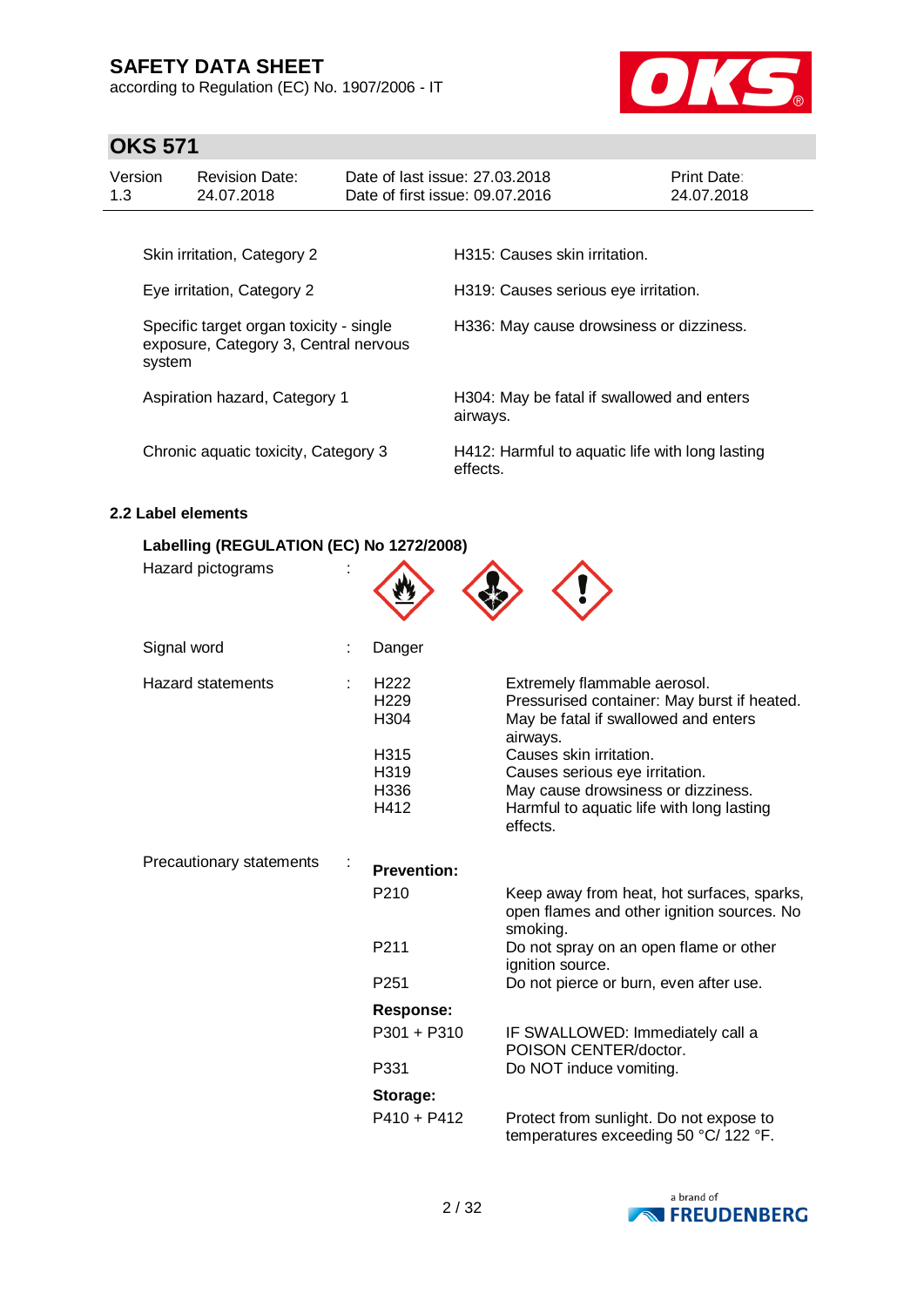according to Regulation (EC) No. 1907/2006 - IT



## **OKS 571**

| Version | Revision Date: | Date of last issue: 27,03,2018  | <b>Print Date:</b> |
|---------|----------------|---------------------------------|--------------------|
| 1.3     | 24.07.2018     | Date of first issue: 09.07.2016 | 24.07.2018         |

Hazardous components which must be listed on the label:

Naphtha (petroleum), hydrotreated light; Low boiling point hydrogen treated naphtha

### **2.3 Other hazards**

This substance/mixture contains no components considered to be either persistent, bioaccumulative and toxic (PBT), or very persistent and very bioaccumulative (vPvB) at levels of 0.1% or higher.

### **SECTION 3: Composition/information on ingredients**

### **3.2 Mixtures**

Chemical nature : Active substance with propellant **Solvent** PTFE Silicone resin

#### **Hazardous components**

| Chemical name                                                                                   | CAS-No.<br>EC-No.<br>Index-No.<br>Registration number                    | Classification                                                                                             | Concentration<br>limits<br>M-Factor<br><b>Notes</b> | Concentration<br>(% w/w) |
|-------------------------------------------------------------------------------------------------|--------------------------------------------------------------------------|------------------------------------------------------------------------------------------------------------|-----------------------------------------------------|--------------------------|
| Naphtha (petroleum),<br>hydrotreated light;<br>Low boiling point<br>hydrogen treated<br>naphtha | 64742-49-0<br>265-151-9<br>649-328-00-1                                  | Flam. Liq.2; H225<br>Skin Irrit.2; H315<br>STOT SE3; H336<br>Asp. Tox.1; H304<br>Aquatic Chronic2;<br>H411 | Note P                                              | $>= 10 - 20$             |
| butanone                                                                                        | 78-93-3<br>201-159-0<br>606-002-00-3<br>01-2119457290-43-<br><b>XXXX</b> | Flam. Liq.2; H225<br>Eye Irrit.2; H319<br>STOT SE3; H336                                                   |                                                     | $>= 1 - < 10$            |
| acetone                                                                                         | 67-64-1<br>200-662-2<br>606-001-00-8<br>01-2119471330-49-<br><b>XXXX</b> | Flam. Liq.2; H225<br>Eye Irrit.2; H319<br>STOT SE3; H336                                                   |                                                     | $>= 1 - < 10$            |
| ethyl acetate                                                                                   | 141-78-6<br>205-500-4<br>607-022-00-5<br>01-2119475103-46                | Flam. Liq.2; H225<br>Eye Irrit.2; H319<br>STOT SE3; H336                                                   |                                                     | $>= 1 - < 10$            |

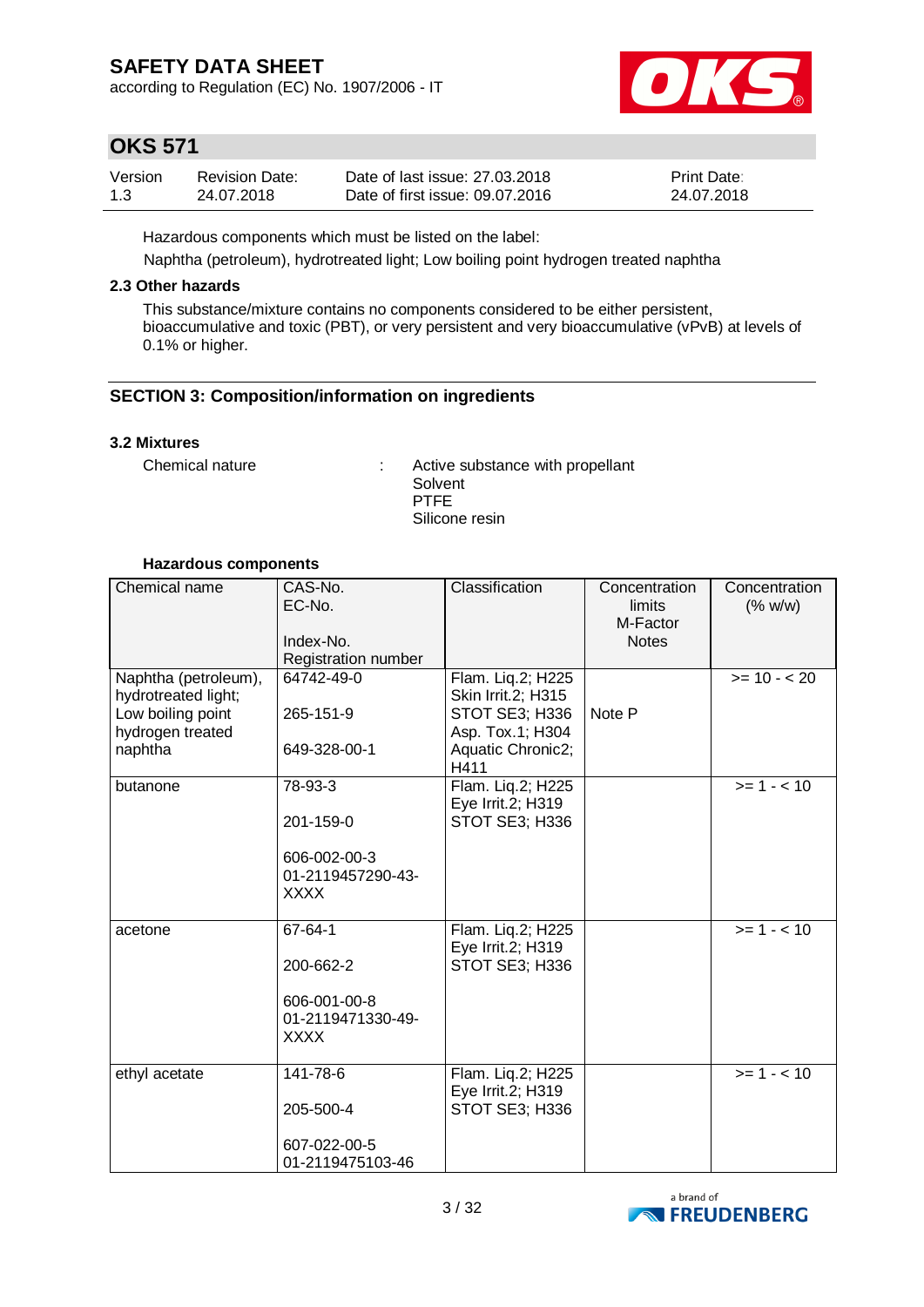according to Regulation (EC) No. 1907/2006 - IT



# **OKS 571**

| Version<br>1.3 | <b>Revision Date:</b><br>24.07.2018          |                                           | Date of last issue: 27,03,2018<br>Date of first issue: 09.07.2016 | <b>Print Date:</b><br>24.07.2018 |                |
|----------------|----------------------------------------------|-------------------------------------------|-------------------------------------------------------------------|----------------------------------|----------------|
| xylene         |                                              | 1330-20-7                                 | Flam. Liq.3; H226<br>Acute Tox.4; H332                            |                                  | $>= 1 - 10$    |
|                |                                              | 215-535-7                                 | Acute Tox.4; H312<br>Skin Irrit.2; H315                           | Note C                           |                |
|                |                                              | 601-022-00-9<br>01-2119488216-32-         | Eye Irrit.2; H319<br><b>STOT SE3; H335</b>                        |                                  |                |
|                |                                              | XXXX                                      | STOT RE2; H373<br>STOT RE2; H373                                  |                                  |                |
|                |                                              |                                           | Asp. Tox.1; H304                                                  |                                  |                |
| n-hexane       |                                              | 110-54-3                                  | Flam. Lig.2; H225<br>Skin Irrit.2; H315                           | $>= 5 \%$<br>STOT RE2,           | $>= 0,25 - 1$  |
|                |                                              | 203-777-6                                 | Repr.2; H361f<br>STOT SE3; H336                                   | H373                             |                |
|                |                                              | 601-037-00-0                              | STOT RE2; H373                                                    |                                  |                |
|                |                                              |                                           | Asp. Tox.1; H304<br>Aquatic Chronic2;<br>H411                     | ** ***                           |                |
|                | Substances with a workplace exposure limit : |                                           |                                                                   |                                  |                |
| dimethyl ether |                                              | 115-10-6                                  | Flam. Gas1; H220<br>Press.                                        |                                  | $>= 50 - < 70$ |
|                |                                              | 204-065-8                                 | GasLiquefied gas;<br>H <sub>280</sub>                             | Note U (table<br>3.1)            |                |
|                |                                              | 603-019-00-8<br>01-2119472128-37-<br>XXXX |                                                                   |                                  |                |
|                |                                              |                                           |                                                                   |                                  |                |

For explanation of abbreviations see section 16.

### **SECTION 4: First aid measures**

#### **4.1 Description of first aid measures**

| If inhaled              | Call a physician or poison control centre immediately.<br>Remove person to fresh air. If signs/symptoms continue, get<br>medical attention.<br>Keep patient warm and at rest.<br>If unconscious, place in recovery position and seek medical<br>advice.<br>Keep respiratory tract clear.<br>If breathing is irregular or stopped, administer artificial<br>respiration. |
|-------------------------|-------------------------------------------------------------------------------------------------------------------------------------------------------------------------------------------------------------------------------------------------------------------------------------------------------------------------------------------------------------------------|
| In case of skin contact | : Take off all contaminated clothing immediately.<br>Wash off immediately with soap and plenty of water while<br>removing all contaminated clothes and shoes.<br>Get medical attention immediately if irritation develops and<br>persists.<br>Wash clothing before reuse.<br>Thoroughly clean shoes before reuse.                                                       |

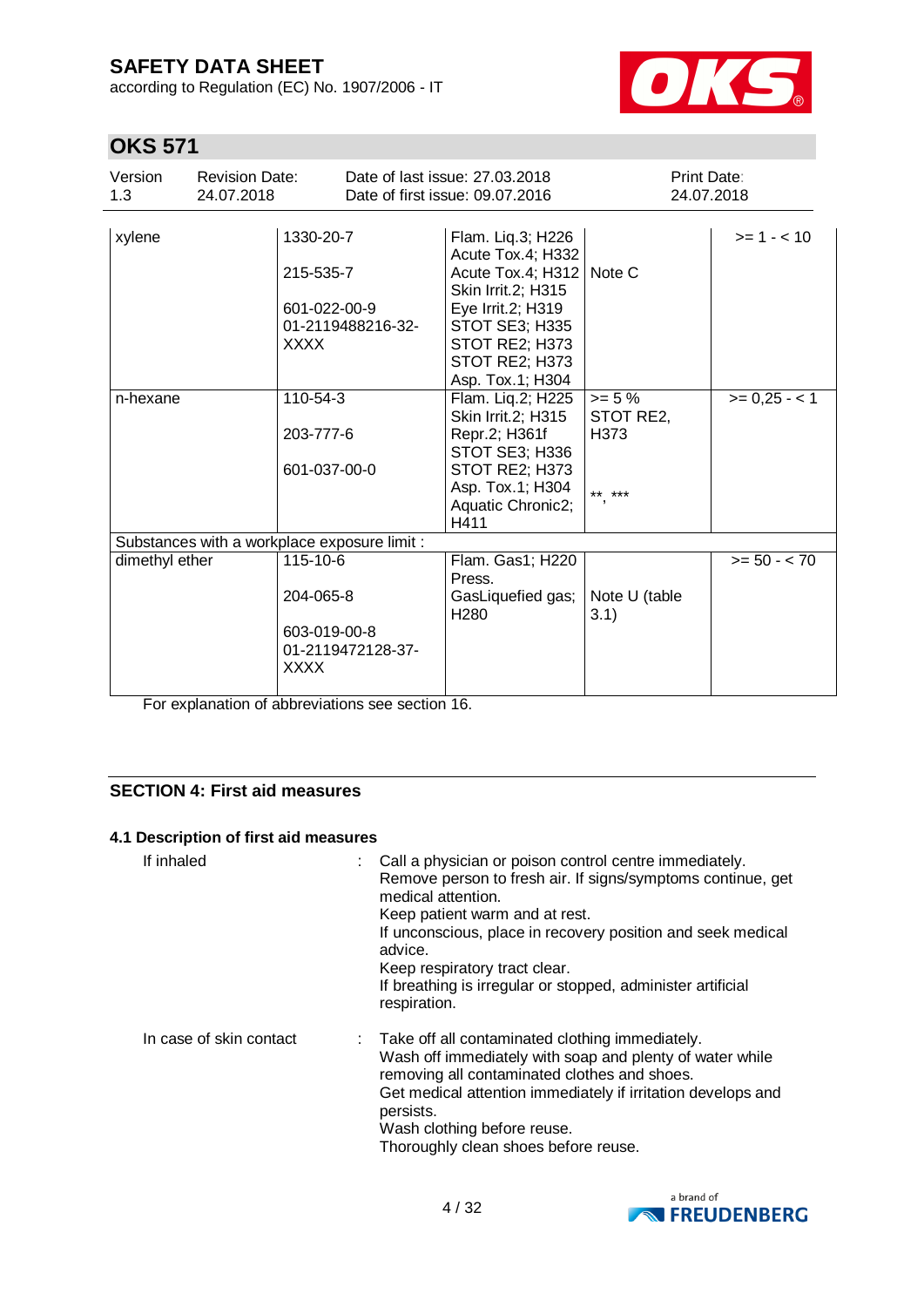according to Regulation (EC) No. 1907/2006 - IT



# **OKS 571**

| Version<br>1.3         | <b>Revision Date:</b><br>24.07.2018                                            | Date of last issue: 27.03.2018<br>Date of first issue: 09.07.2016                                                                                                                                                    | <b>Print Date:</b><br>24.07.2018                                                                                            |  |  |  |
|------------------------|--------------------------------------------------------------------------------|----------------------------------------------------------------------------------------------------------------------------------------------------------------------------------------------------------------------|-----------------------------------------------------------------------------------------------------------------------------|--|--|--|
| In case of eye contact |                                                                                | for at least 10 minutes.<br>Seek medical advice.                                                                                                                                                                     | Rinse immediately with plenty of water, also under the eyelids,<br>If easy to do, remove contact lens, if worn.             |  |  |  |
|                        | If swallowed                                                                   | Move the victim to fresh air.<br>Keep respiratory tract clear.<br>Do NOT induce vomiting.<br>Rinse mouth with water.<br>damage.                                                                                      | If accidentally swallowed obtain immediate medical attention.<br>Aspiration hazard if swallowed - can enter lungs and cause |  |  |  |
|                        |                                                                                | 4.2 Most important symptoms and effects, both acute and delayed                                                                                                                                                      |                                                                                                                             |  |  |  |
|                        | Symptoms                                                                       | Inhalation may provoke the following symptoms:<br>Unconsciousness<br><b>Dizziness</b><br><b>Drowsiness</b><br>Headache<br>Nausea<br><b>Tiredness</b><br>Skin contact may provoke the following symptoms:<br>Erythema |                                                                                                                             |  |  |  |
| <b>Risks</b>           |                                                                                | Central nervous system depression<br>Health injuries may be delayed.<br>Causes skin irritation.                                                                                                                      | Aspiration may cause pulmonary oedema and pneumonitis.<br>Risk of product entering the lungs on vomiting after ingestion.   |  |  |  |
|                        | 4.3 Indication of any immediate medical attention and special treatment needed |                                                                                                                                                                                                                      |                                                                                                                             |  |  |  |
|                        | Treatment                                                                      | Treat symptomatically.                                                                                                                                                                                               |                                                                                                                             |  |  |  |

### **SECTION 5: Firefighting measures**

| 5.1 Extinguishing media                   |                         |
|-------------------------------------------|-------------------------|
| Suitable extinguishing media : ABC powder |                         |
| Unsuitable extinguishing<br>media         | : High volume water jet |

### **5.2 Special hazards arising from the substance or mixture**

| Specific hazards during | Fire may cause evolution of: |
|-------------------------|------------------------------|
| firefighting            | Carbon oxides                |
|                         | Halogenated compounds        |

Fire Hazard

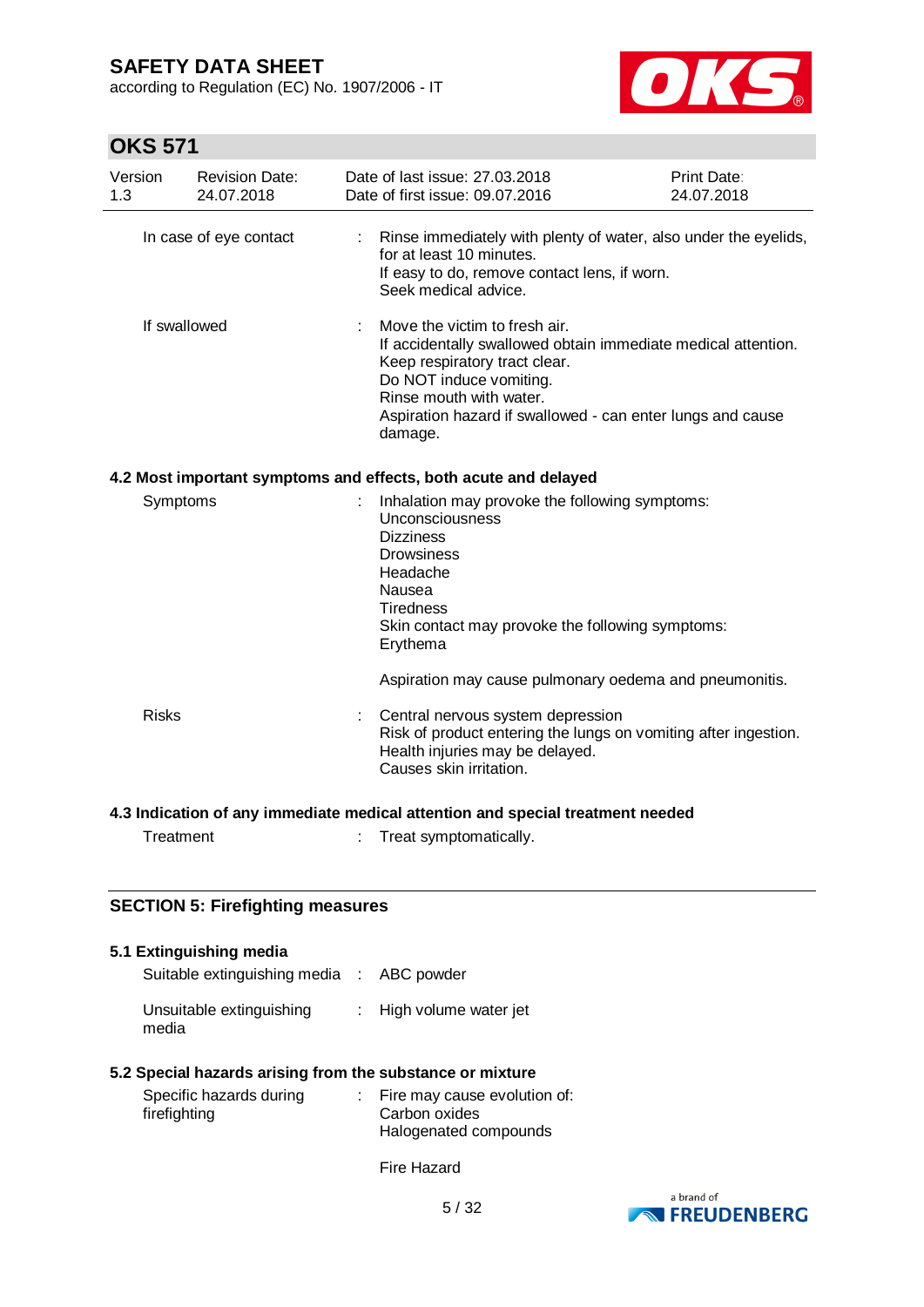according to Regulation (EC) No. 1907/2006 - IT



# **OKS 571**

| Version<br>1.3   | <b>Revision Date:</b><br>24.07.2018 | Date of last issue: 27.03.2018<br>Date of first issue: 09.07.2016                                                                                                                                                                                                | Print Date:<br>24.07.2018 |
|------------------|-------------------------------------|------------------------------------------------------------------------------------------------------------------------------------------------------------------------------------------------------------------------------------------------------------------|---------------------------|
|                  |                                     | Do not let product enter drains.<br>Contains gas under pressure; may explode if heated.<br>Beware of vapours accumulating to form explosive<br>concentrations. Vapours can accumulate in low areas.                                                              |                           |
|                  | 5.3 Advice for firefighters         |                                                                                                                                                                                                                                                                  |                           |
| for firefighters | Special protective equipment :      | In the event of fire, wear self-contained breathing apparatus.<br>Use personal protective equipment. In the case of respirable<br>dust and/or fumes, use self-contained breathing apparatus.<br>Exposure to decomposition products may be a hazard to<br>health. |                           |
|                  | Further information                 | Standard procedure for chemical fires.<br>Collect contaminated fire extinguishing water separately. This<br>must not be discharged into drains.<br>Cool containers/tanks with water spray.                                                                       |                           |

### **SECTION 6: Accidental release measures**

#### **6.1 Personal precautions, protective equipment and emergency procedures**

| Personal precautions                                     |    | : Evacuate personnel to safe areas.<br>Ensure adequate ventilation.<br>Remove all sources of ignition.<br>Do not breathe vapours or spray mist.<br>Do not breathe dust/fume/gas/mist/vapours/spray.<br>Refer to protective measures listed in sections 7 and 8.<br>Only qualified personnel equipped with suitable protective<br>equipment may intervene. |
|----------------------------------------------------------|----|-----------------------------------------------------------------------------------------------------------------------------------------------------------------------------------------------------------------------------------------------------------------------------------------------------------------------------------------------------------|
| 6.2 Environmental precautions                            |    |                                                                                                                                                                                                                                                                                                                                                           |
| Environmental precautions                                | ÷. | Do not allow contact with soil, surface or ground water.<br>Prevent further leakage or spillage if safe to do so.<br>If the product contaminates rivers and lakes or drains inform<br>respective authorities.                                                                                                                                             |
| 6.3 Methods and material for containment and cleaning up |    |                                                                                                                                                                                                                                                                                                                                                           |
| Methods for cleaning up                                  |    | Contain spillage, and then collect with non-combustible<br>absorbent material, (e.g. sand, earth, diatomaceous earth,<br>vermiculite) and place in container for disposal according to<br>local / national regulations (see section 13).<br>Keep in suitable, closed containers for disposal.<br>Non-sparking tools should be used.                       |

### **6.4 Reference to other sections**

For personal protection see section 8.

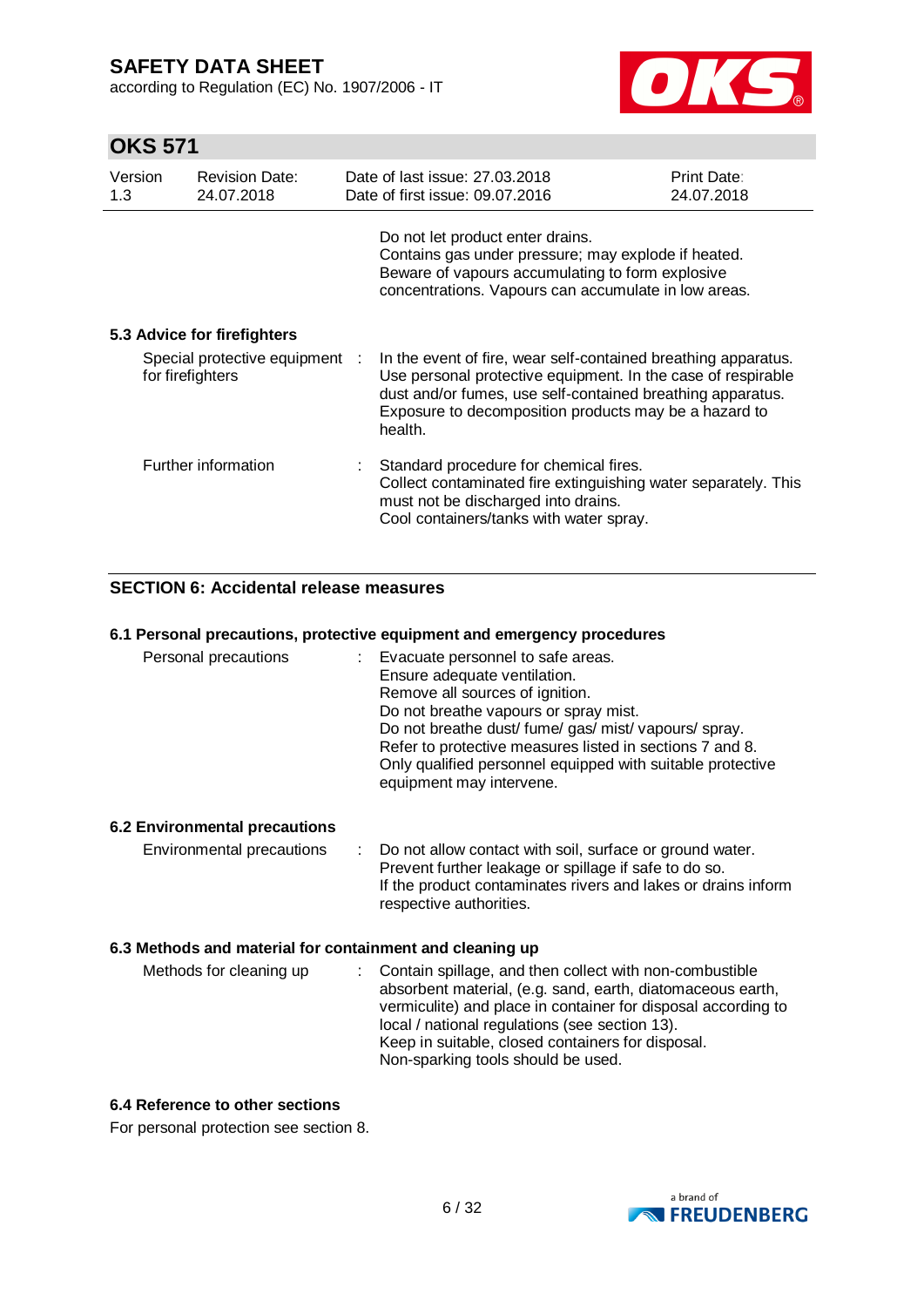according to Regulation (EC) No. 1907/2006 - IT



# **OKS 571**

| Version | <b>Revision Date:</b> | Date of last issue: 27,03,2018  | <b>Print Date:</b> |
|---------|-----------------------|---------------------------------|--------------------|
| 1.3     | 24.07.2018            | Date of first issue: 09.07.2016 | 24.07.2018         |

### **SECTION 7: Handling and storage**

#### **7.1 Precautions for safe handling**

| Advice on safe handling                                          |   | Do not use in areas without adequate ventilation.<br>Do not breathe vapours or spray mist.<br>In case of insufficient ventilation, wear suitable respiratory<br>equipment.<br>Avoid exposure - obtain special instructions before use.<br>Avoid contact with skin and eyes.<br>For personal protection see section 8.<br>Keep away from fire, sparks and heated surfaces.<br>Smoking, eating and drinking should be prohibited in the<br>application area.<br>Wash hands and face before breaks and immediately after<br>handling the product.<br>Do not get in eyes or mouth or on skin.<br>Do not get on skin or clothing.<br>Do not ingest.<br>Do not use sparking tools.<br>These safety instructions also apply to empty packaging which<br>may still contain product residues.<br>Pressurized container: protect from sunlight and do not<br>expose to temperatures exceeding 50 °C. Do not pierce or<br>burn, even after use. |
|------------------------------------------------------------------|---|--------------------------------------------------------------------------------------------------------------------------------------------------------------------------------------------------------------------------------------------------------------------------------------------------------------------------------------------------------------------------------------------------------------------------------------------------------------------------------------------------------------------------------------------------------------------------------------------------------------------------------------------------------------------------------------------------------------------------------------------------------------------------------------------------------------------------------------------------------------------------------------------------------------------------------------|
| Hygiene measures                                                 | ÷ | Wash face, hands and any exposed skin thoroughly after<br>handling.                                                                                                                                                                                                                                                                                                                                                                                                                                                                                                                                                                                                                                                                                                                                                                                                                                                                  |
| 7.2 Conditions for safe storage, including any incompatibilities |   |                                                                                                                                                                                                                                                                                                                                                                                                                                                                                                                                                                                                                                                                                                                                                                                                                                                                                                                                      |
| Requirements for storage<br>areas and containers                 |   | BEWARE: Aerosol is pressurized. Keep away from direct sun<br>exposure and temperatures over 50 °C. Do not open by force<br>or throw into fire even after use. Do not spray on flames or<br>red-hot objects. Store in accordance with the particular<br>national regulations.                                                                                                                                                                                                                                                                                                                                                                                                                                                                                                                                                                                                                                                         |
| 7.3 Specific end use(s)                                          |   |                                                                                                                                                                                                                                                                                                                                                                                                                                                                                                                                                                                                                                                                                                                                                                                                                                                                                                                                      |

Specific use(s) : Consult the technical guidelines for the use of this substance/mixture.

### **SECTION 8: Exposure controls/personal protection**

#### **8.1 Control parameters**

### **Occupational Exposure Limits**

| Components     | CAS-No.  | Value type (Form<br>of exposure) | Control parameters | <b>Basis</b> |
|----------------|----------|----------------------------------|--------------------|--------------|
| dimethyl ether | 115-10-6 | TWA                              | $1.000$ ppm        | 2000/39/EC   |

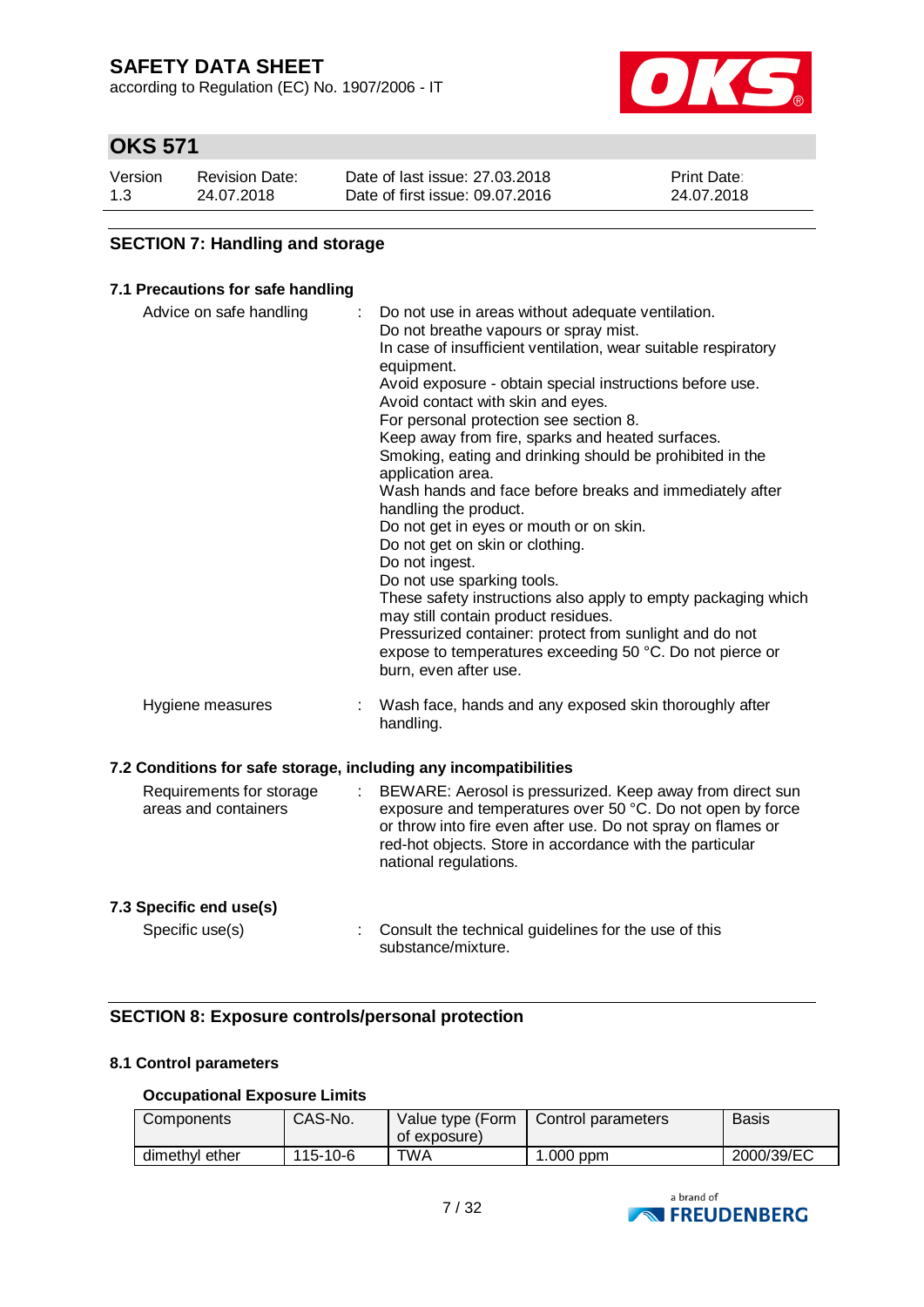according to Regulation (EC) No. 1907/2006 - IT



# **OKS 571**

| Version |  |
|---------|--|
| 1.3     |  |

Revision Date: 24.07.2018

Date of last issue: 27.03.2018 Date of first issue: 09.07.2016 Print Date: 24.07.2018

|                     |                                                                                                                              |                                             | 1.920 mg/m3                                                                   | $(2000-06-16)$     |  |  |
|---------------------|------------------------------------------------------------------------------------------------------------------------------|---------------------------------------------|-------------------------------------------------------------------------------|--------------------|--|--|
| Further information | Indicative                                                                                                                   |                                             |                                                                               |                    |  |  |
|                     |                                                                                                                              | <b>TWA</b>                                  | 1.000 ppm                                                                     | <b>IT OEL</b>      |  |  |
|                     |                                                                                                                              |                                             | 1.920 mg/m3                                                                   | $(2009-08-05)$     |  |  |
| butanone            | 78-93-3                                                                                                                      | <b>TWA</b>                                  | 200 ppm                                                                       | 2000/39/EC         |  |  |
|                     |                                                                                                                              |                                             | 600 mg/m3                                                                     | $(2000-06-16)$     |  |  |
| Further information | Indicative                                                                                                                   |                                             |                                                                               |                    |  |  |
|                     |                                                                                                                              | <b>STEL</b>                                 | 300 ppm                                                                       | 2000/39/EC         |  |  |
|                     |                                                                                                                              |                                             | 900 mg/m3                                                                     | $(2000-06-16)$     |  |  |
| Further information | Indicative                                                                                                                   |                                             |                                                                               |                    |  |  |
|                     |                                                                                                                              | <b>TWA</b>                                  | 200 ppm                                                                       | <b>IT OEL</b>      |  |  |
|                     |                                                                                                                              |                                             | 600 mg/m3                                                                     | $(2004 - 03 - 10)$ |  |  |
|                     |                                                                                                                              | <b>STEL</b>                                 | $300$ ppm                                                                     | <b>IT OEL</b>      |  |  |
|                     |                                                                                                                              |                                             | 900 mg/m3                                                                     | $(2004 - 03 - 10)$ |  |  |
| acetone             | 67-64-1                                                                                                                      | <b>TWA</b>                                  | 500 ppm                                                                       | 2000/39/EC         |  |  |
|                     |                                                                                                                              |                                             | 1.210 mg/m3                                                                   | $(2000-06-16)$     |  |  |
| Further information | Indicative                                                                                                                   |                                             |                                                                               |                    |  |  |
|                     |                                                                                                                              | <b>TWA</b>                                  | 500 ppm                                                                       | <b>IT OEL</b>      |  |  |
|                     |                                                                                                                              |                                             | 1.210 mg/m3                                                                   | $(2008-02-26)$     |  |  |
| ethyl acetate       | 141-78-6                                                                                                                     | <b>STEL</b>                                 | 400 ppm                                                                       | 2017/164/EU        |  |  |
|                     |                                                                                                                              |                                             | 1.468 mg/m3                                                                   | $(2017 - 02 - 01)$ |  |  |
| Further information | Indicative                                                                                                                   |                                             |                                                                               |                    |  |  |
|                     |                                                                                                                              | <b>TWA</b>                                  | 200 ppm                                                                       | 2017/164/EU        |  |  |
|                     |                                                                                                                              |                                             | 734 mg/m3                                                                     | $(2017 - 02 - 01)$ |  |  |
| Further information | Indicative                                                                                                                   |                                             |                                                                               |                    |  |  |
| xylene              | 1330-20-7                                                                                                                    | <b>TWA</b>                                  | 50 ppm                                                                        | <b>IT OEL</b>      |  |  |
|                     |                                                                                                                              |                                             | 221 mg/m3                                                                     | $(2004 - 03 - 10)$ |  |  |
| Further information | The notation 'Skin' attributes to the exposure limit values and indicates the<br>possibility of absorption through the skin. |                                             |                                                                               |                    |  |  |
|                     |                                                                                                                              |                                             |                                                                               |                    |  |  |
|                     |                                                                                                                              | <b>STEL</b>                                 | 100 ppm                                                                       | <b>IT OEL</b>      |  |  |
|                     |                                                                                                                              |                                             | 442 mg/m3                                                                     | $(2004 - 03 - 10)$ |  |  |
| Further information |                                                                                                                              |                                             | The notation 'Skin' attributes to the exposure limit values and indicates the |                    |  |  |
|                     |                                                                                                                              | possibility of absorption through the skin. |                                                                               |                    |  |  |
|                     |                                                                                                                              | <b>TWA</b>                                  | 50 ppm                                                                        | 2000/39/EC         |  |  |
|                     |                                                                                                                              |                                             | 221 mg/m3                                                                     | $(2000-06-16)$     |  |  |
| Further information |                                                                                                                              |                                             | Identifies the possibility of significant uptake through the skin, Indicative |                    |  |  |
|                     |                                                                                                                              | <b>STEL</b>                                 | 100 ppm                                                                       | 2000/39/EC         |  |  |
|                     |                                                                                                                              |                                             | 442 mg/m3                                                                     | $(2000-06-16)$     |  |  |
| Further information |                                                                                                                              |                                             | Identifies the possibility of significant uptake through the skin, Indicative |                    |  |  |
| n-hexane            | 110-54-3                                                                                                                     | <b>TWA</b>                                  | $\overline{20}$ ppm                                                           | 2006/15/EC         |  |  |
|                     |                                                                                                                              |                                             | 72 mg/m3                                                                      | $(2006 - 02 - 09)$ |  |  |
| Further information | <b>Indicative</b>                                                                                                            |                                             |                                                                               |                    |  |  |
|                     |                                                                                                                              | <b>TWA</b>                                  | 20 ppm                                                                        | <b>IT OEL</b>      |  |  |
|                     |                                                                                                                              |                                             | 72 mg/m3                                                                      | $(2008-02-26)$     |  |  |

**Derived No Effect Level (DNEL) according to Regulation (EC) No. 1907/2006:**

| Substance name       | End Use        | Exposure routes | Potential health   | Value      |
|----------------------|----------------|-----------------|--------------------|------------|
|                      |                |                 | effects            |            |
| dimethyl ether       | <b>Workers</b> | Inhalation      | Long-term exposure | 1894 mg/m3 |
| Naphtha (petroleum), | <b>Workers</b> | Inhalation      | Long-term systemic | 1300 mg/m3 |

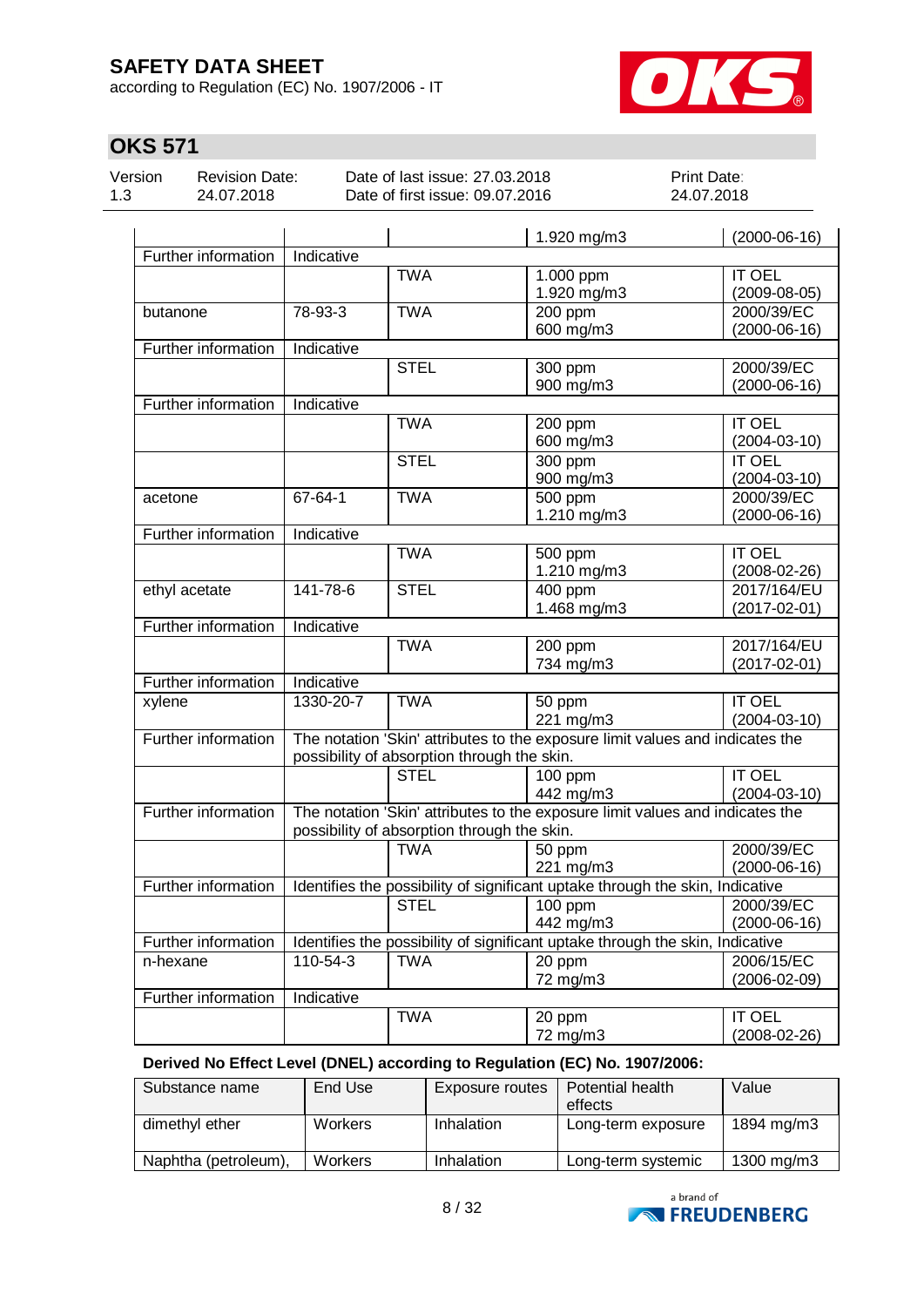according to Regulation (EC) No. 1907/2006 - IT



 $\overline{1}$ 

| Version<br>1.3 | <b>Revision Date:</b><br>24.07.2018 | Date of last issue: 27,03,2018<br>Date of first issue: 09.07.2016 |         | Print Date:<br>24.07.2018 |  |
|----------------|-------------------------------------|-------------------------------------------------------------------|---------|---------------------------|--|
|                | hydrotreated light;                 |                                                                   | effects |                           |  |

| Low boiling point<br>hydrogen treated<br>naphtha |                     |              |                                          |                |
|--------------------------------------------------|---------------------|--------------|------------------------------------------|----------------|
|                                                  | Workers             | Inhalation   | Long-term local<br>effects               | 840 mg/m3      |
|                                                  | Workers             | Inhalation   | Acute local effects                      | 1100 mg/m3     |
| butanone                                         | Workers             | Inhalation   | Long-term systemic<br>effects            | 600 mg/m3      |
|                                                  | Workers             | Skin contact | Long-term systemic<br>effects            | 1161 mg/kg     |
| ethyl acetate                                    | Consumers           | Ingestion    | Long-term systemic<br>effects            | $4,5$ mg/kg    |
| Remarks:                                         | Exposure time: 24 h |              |                                          |                |
|                                                  | Consumers           | Skin contact | Long-term systemic<br>effects            | 37 mg/kg       |
| Remarks:                                         | Exposure time: 24 h |              |                                          |                |
|                                                  | <b>Workers</b>      | Skin contact | Long-term systemic<br>effects            | 63 mg/kg       |
| Remarks:                                         | Exposure time: 8 h  |              |                                          |                |
|                                                  | Workers             | Inhalation   | Acute systemic<br>effects                | 1468 mg/m3     |
|                                                  | Consumers           | Inhalation   | Acute systemic<br>effects                | 734 mg/m3      |
|                                                  | Workers             | Inhalation   | Acute local effects                      | 1468 mg/m3     |
|                                                  | Consumers           | Inhalation   | Acute local effects                      | $734$ mg/m $3$ |
|                                                  | Workers             | Inhalation   | Long-term local<br>effects               | 734 mg/m3      |
|                                                  | Workers             | Inhalation   | Long-term systemic<br>effects            | 734 mg/m3      |
|                                                  | Consumers           | Inhalation   | Long-term systemic<br>effects            | 367 mg/m3      |
|                                                  | Consumers           | Inhalation   | Long-term local<br>effects               | 367 mg/m3      |
| xylene                                           | <b>Workers</b>      | Inhalation   | Long-term exposure,<br>Systemic effects  | 77 mg/m3       |
|                                                  | Workers             | Inhalation   | Short-term exposure,<br>Systemic effects | $289$ mg/m3    |
|                                                  | Workers             | Skin contact | Long-term exposure,<br>Systemic effects  | 180 mg/kg      |
|                                                  | Consumers           | Inhalation   | Long-term exposure,<br>Systemic effects  | 14,8 mg/m3     |
|                                                  | <b>Consumers</b>    | Inhalation   | Short-term exposure,<br>Systemic effects | 174 mg/m3      |
|                                                  | Consumers           | Ingestion    | Long-term exposure,<br>Systemic effects  | $1,6$ mg/kg    |
| n-hexane                                         | Workers             | Inhalation   | Long-term systemic<br>effects            | 75 mg/m3       |
|                                                  | Workers             | Skin contact | Long-term systemic<br>effects            | 11 mg/kg       |

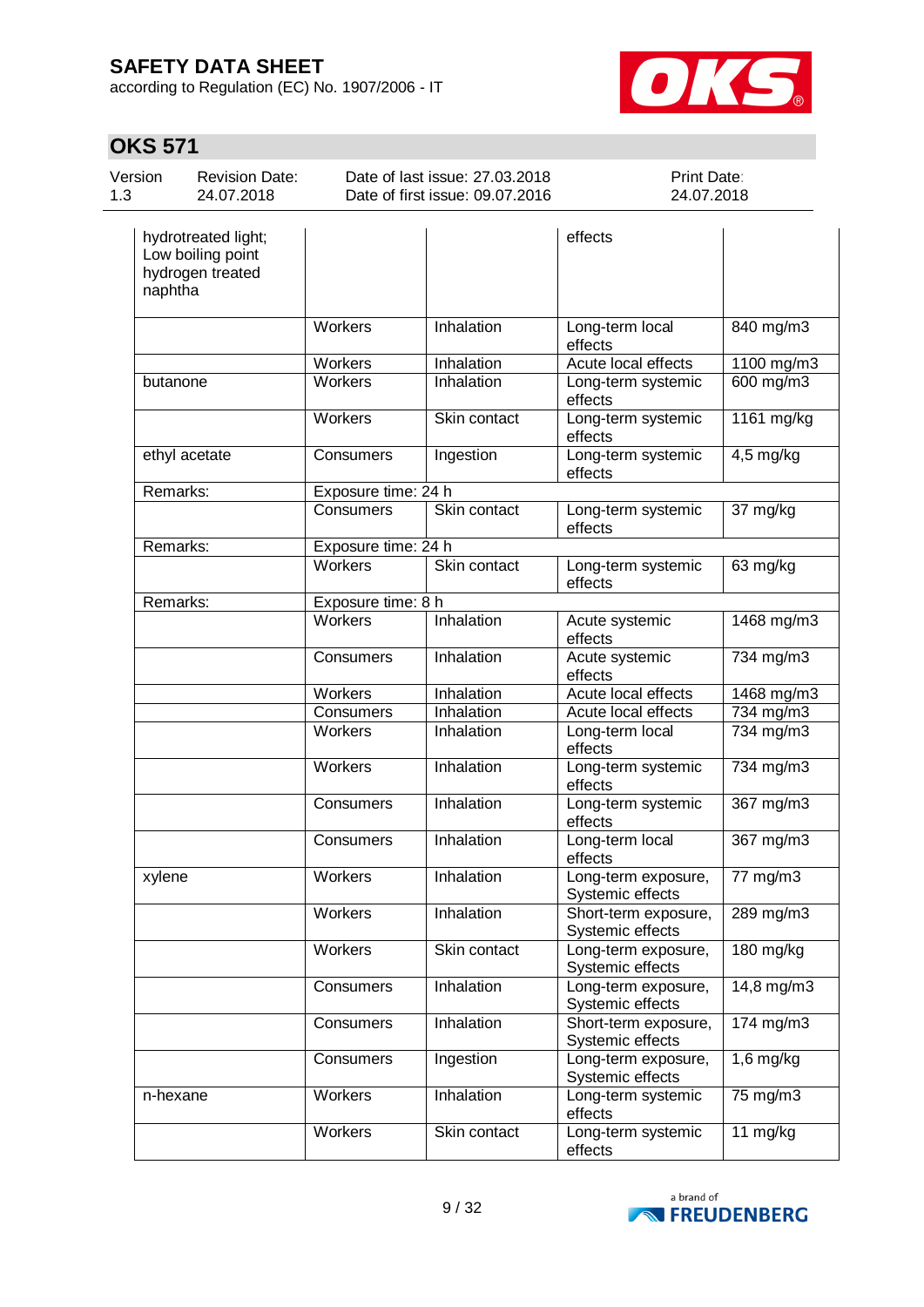according to Regulation (EC) No. 1907/2006 - IT



# **OKS 571**

| Version | <b>Revision Date:</b> | Date of last issue: 27,03,2018  | <b>Print Date:</b> |
|---------|-----------------------|---------------------------------|--------------------|
| 1.3     | 24.07.2018            | Date of first issue: 09.07.2016 | 24.07.2018         |

#### **Predicted No Effect Concentration (PNEC) according to Regulation (EC) No. 1907/2006:**

| Substance name | <b>Environmental Compartment</b> | Value                 |
|----------------|----------------------------------|-----------------------|
| dimethyl ether | Fresh water                      | $0,155$ mg/l          |
|                | Marine water                     | $0,016$ mg/l          |
|                | Sewage treatment plant           | 160 mg/l              |
|                | Fresh water sediment             | 0,681 mg/kg           |
|                | Marine sediment                  | 0,069 mg/kg           |
|                | Soil                             | $0,045$ mg/kg         |
| butanone       | Fresh water                      | 55,8 mg/l             |
|                | Marine water                     | 55,8 mg/l             |
|                | Intermittent use/release         | 55,8 mg/l             |
|                | Sewage treatment plant           | $\overline{7}09$ mg/l |
|                | Fresh water sediment             | 284,7 mg/kg           |
|                | Marine sediment                  | 284,7 mg/kg           |
|                | Soil                             | 22,5 mg/kg            |
| ethyl acetate  | Water                            | $0,26$ mg/l           |
|                | Soil                             | $0,22$ mg/kg          |
|                | Fresh water sediment             | $0,34$ mg/kg          |
| xylene         | Fresh water                      | 0,327 mg/l            |
|                | Marine water                     | $0,327$ mg/l          |
|                | Fresh water sediment             | 12,46 mg/l            |
|                | Marine sediment                  | 12,46 mg/l            |
|                | Soil                             | 2,31 mg/kg            |

#### **8.2 Exposure controls**

#### **Engineering measures**

Use only in an area equipped with explosion proof exhaust ventilation. Handle only in a place equipped with local exhaust (or other appropriate exhaust).

| Personal protective equipment                   |  |                                                                                                                                                                                                                                                                                                                                       |  |  |
|-------------------------------------------------|--|---------------------------------------------------------------------------------------------------------------------------------------------------------------------------------------------------------------------------------------------------------------------------------------------------------------------------------------|--|--|
| Eye protection                                  |  | Safety glasses with side-shields conforming to EN166                                                                                                                                                                                                                                                                                  |  |  |
| Hand protection<br>Material<br>Protective index |  | butyl-rubber<br>Class 1                                                                                                                                                                                                                                                                                                               |  |  |
| Remarks                                         |  | Wear protective gloves. The selected protective gloves have<br>to satisfy the specifications of EU Directive 89/686/EEC and<br>the standard EN 374 derived from it. The break through time<br>depends amongst other things on the material, the thickness<br>and the type of glove and therefore has to be measured for<br>each case. |  |  |
| Respiratory protection                          |  | Use respiratory protection unless adequate local exhaust<br>ventilation is provided or exposure assessment demonstrates<br>that exposures are within recommended exposure guidelines.                                                                                                                                                 |  |  |

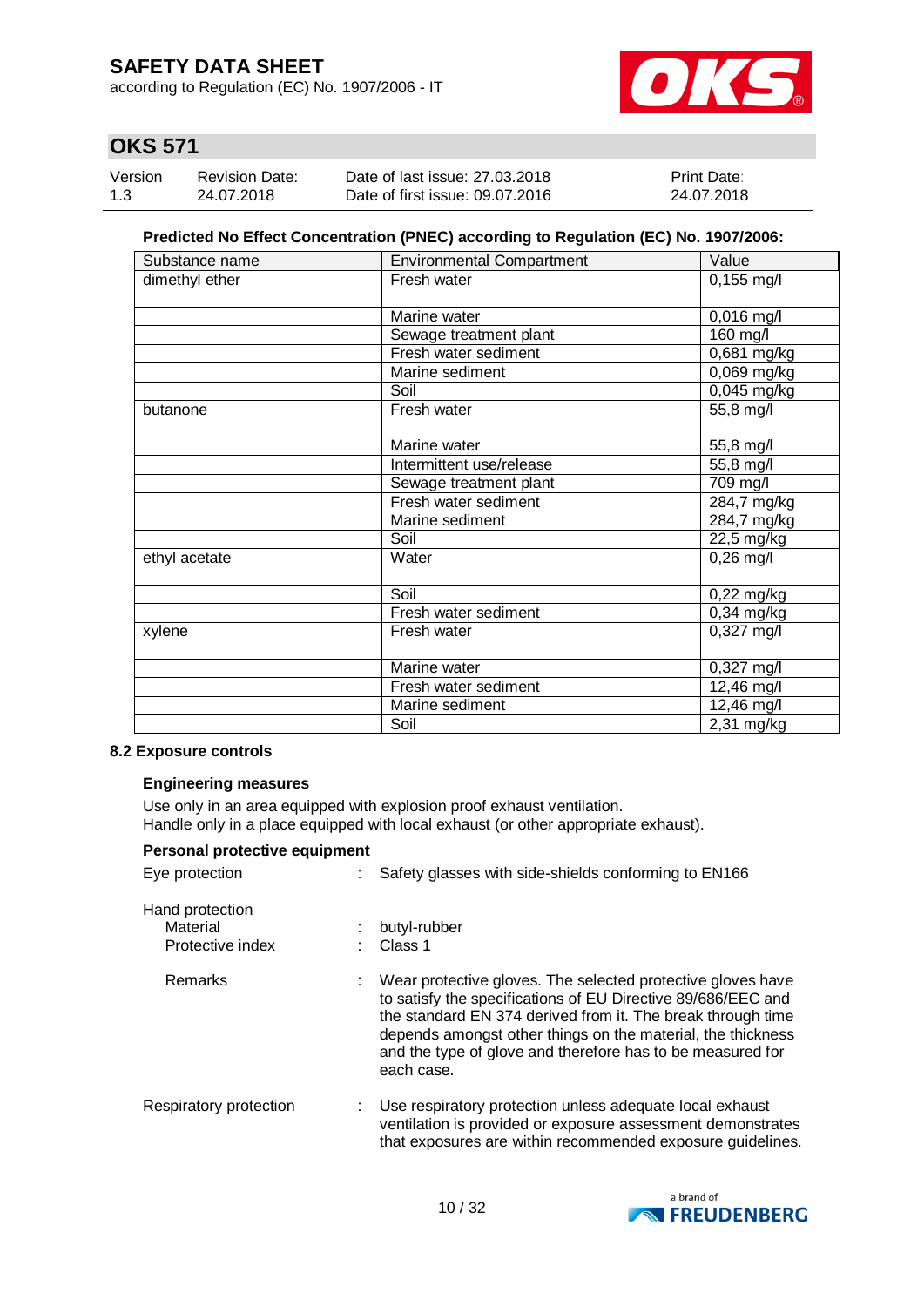according to Regulation (EC) No. 1907/2006 - IT



# **OKS 571**

| Version<br>1.3 | <b>Revision Date:</b><br>24.07.2018 | Date of last issue: 27,03,2018<br>Print Date:<br>Date of first issue: 09.07.2016<br>24.07.2018                                                                                                                                                                                                            |  |  |  |
|----------------|-------------------------------------|-----------------------------------------------------------------------------------------------------------------------------------------------------------------------------------------------------------------------------------------------------------------------------------------------------------|--|--|--|
| Filter type    |                                     | Recommended Filter type:<br>Organic gas and low boiling vapour type (AX)                                                                                                                                                                                                                                  |  |  |  |
|                | Protective measures                 | The type of protective equipment must be selected according<br>to the concentration and amount of the dangerous substance<br>at the specific workplace.<br>Choose body protection in relation to its type, to the<br>concentration and amount of dangerous substances, and to<br>the specific work-place. |  |  |  |

### **SECTION 9: Physical and chemical properties**

#### **9.1 Information on basic physical and chemical properties**

| Appearance                  |    | aerosol                                     |
|-----------------------------|----|---------------------------------------------|
| Colour                      |    | white                                       |
| Odour                       |    | solvent-like                                |
| <b>Odour Threshold</b>      | ÷  | No data available                           |
|                             |    |                                             |
| рH                          | t. | Not applicable                              |
| Melting point/range         | t  | No data available                           |
| Boiling point/boiling range |    | $: < -20$ °C<br>(1.013 hPa)                 |
| Flash point                 |    | $<$ -20 $^{\circ}$ C<br>Method: Abel-Pensky |
| Evaporation rate            |    | No data available                           |
| Flammability (solid, gas)   | t  | Extremely flammable aerosol.                |
| Upper explosion limit       | ÷  | 26,2 %(V)                                   |
| Lower explosion limit       | t. | $1,4\%$ (V)                                 |
| Vapour pressure             |    | 4.400 hPa (20 °C)                           |
| Relative vapour density     |    | No data available                           |
| Density                     | t. | $0,74$ g/cm3<br>(20 °C)                     |

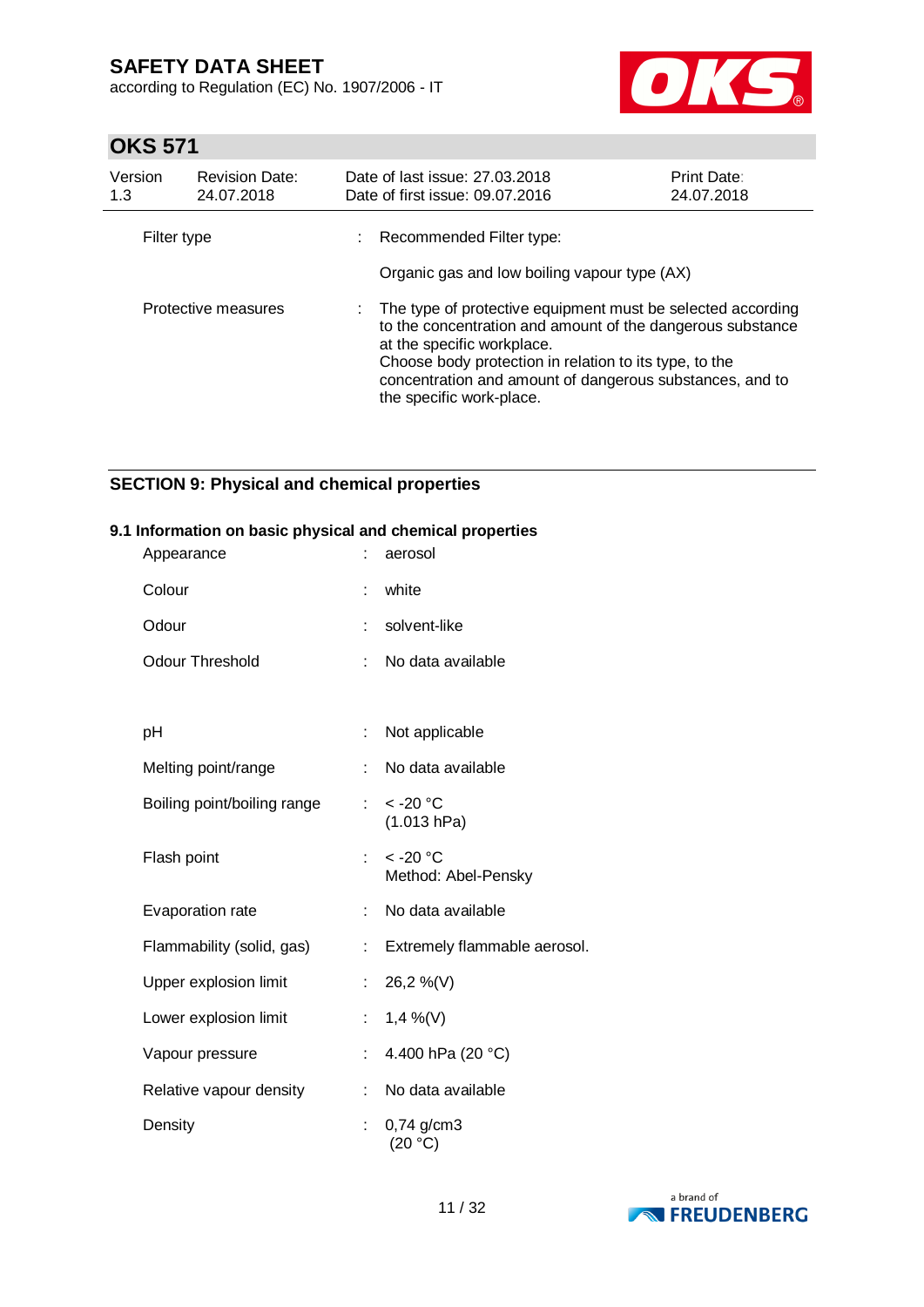according to Regulation (EC) No. 1907/2006 - IT



# **OKS 571**

| Version<br>1.3 |                     | <b>Revision Date:</b><br>24.07.2018 |           | Date of last issue: 27.03.2018<br>Date of first issue: 09.07.2016 | Print Date:<br>24.07.2018 |
|----------------|---------------------|-------------------------------------|-----------|-------------------------------------------------------------------|---------------------------|
|                | <b>Bulk density</b> |                                     | ÷         | No data available                                                 |                           |
|                |                     | Solubility(ies)<br>Water solubility | ÷         | insoluble                                                         |                           |
|                |                     | Solubility in other solvents        | $\sim$ 1. | No data available                                                 |                           |
|                | octanol/water       | Partition coefficient: n-           |           | No data available                                                 |                           |
|                |                     | Auto-ignition temperature           | ÷         | No data available                                                 |                           |
|                |                     | Decomposition temperature           | ÷         | No data available                                                 |                           |
|                | Viscosity           | Viscosity, dynamic                  | ÷         | No data available                                                 |                           |
|                |                     | Viscosity, kinematic                | ÷         | $<$ 20,5 mm2/s (40 °C)                                            |                           |
|                |                     | <b>Explosive properties</b>         |           | Not explosive                                                     |                           |
|                |                     | Oxidizing properties                |           | No data available                                                 |                           |
|                |                     | 9.2 Other information               |           |                                                                   |                           |
|                |                     | Sublimation point                   | ÷         | No data available                                                 |                           |
|                |                     | Metal corrosion rate                | ÷         | Not corrosive to metals                                           |                           |
|                | Self-ignition       |                                     |           | not auto-flammable                                                |                           |

### **SECTION 10: Stability and reactivity**

#### **10.1 Reactivity**

No hazards to be specially mentioned.

### **10.2 Chemical stability**

Stable under normal conditions.

| 10.3 Possibility of hazardous reactions                     |  |  |  |  |  |
|-------------------------------------------------------------|--|--|--|--|--|
| No dangerous reaction known under conditions of normal use. |  |  |  |  |  |
|                                                             |  |  |  |  |  |

### **10.4 Conditions to avoid**

Conditions to avoid : Heat, flames and sparks.

#### **10.5 Incompatible materials**

| Materials to avoid<br>Oxidizing agents |
|----------------------------------------|
|                                        |

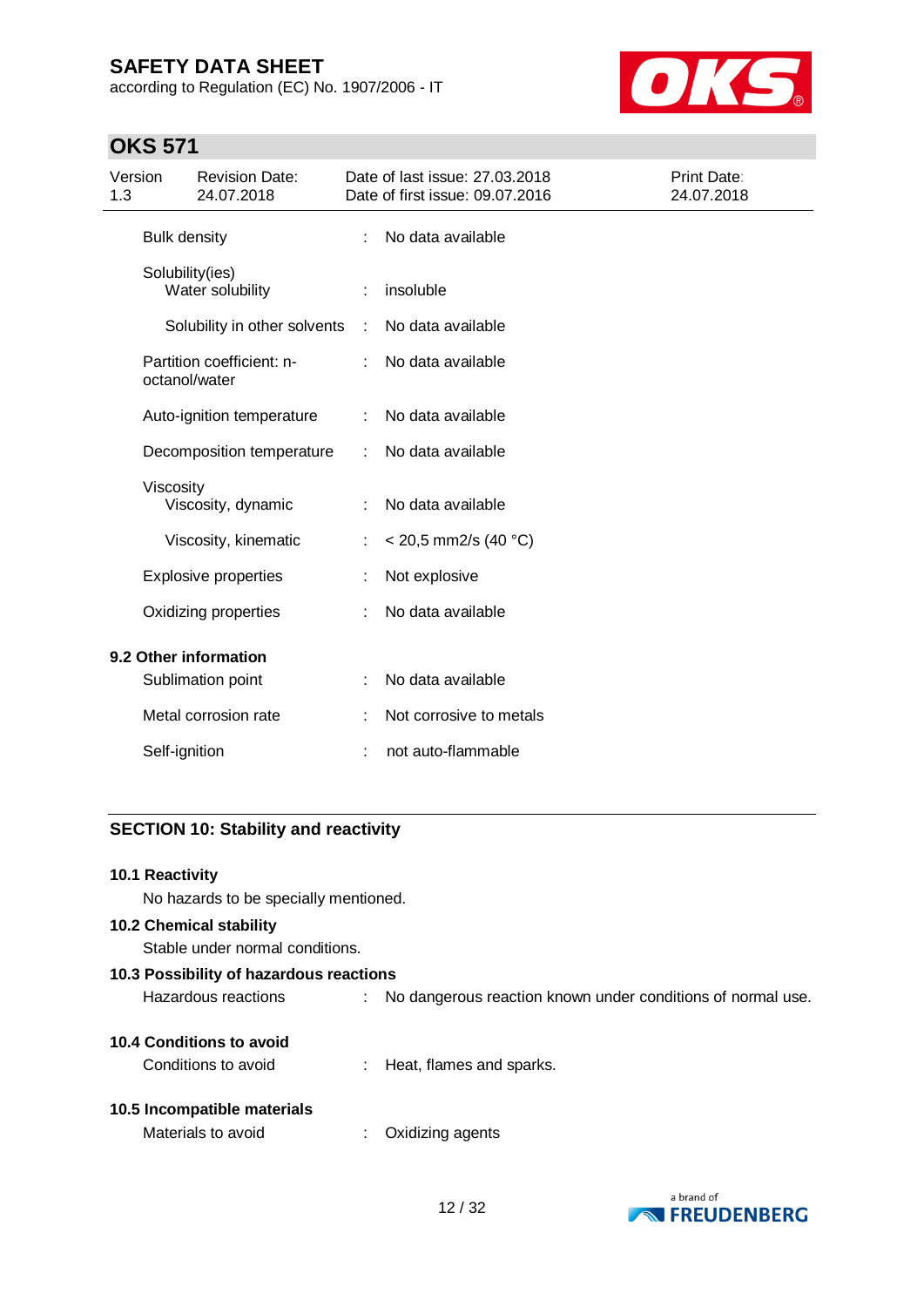according to Regulation (EC) No. 1907/2006 - IT



# **OKS 571**

| Version | Revision Date: | Date of last issue: 27,03,2018  | <b>Print Date:</b> |
|---------|----------------|---------------------------------|--------------------|
| 1.3     | 24.07.2018     | Date of first issue: 09.07.2016 | 24.07.2018         |

#### **10.6 Hazardous decomposition products**

No decomposition if stored and applied as directed.

### **SECTION 11: Toxicological information**

#### **11.1 Information on toxicological effects**

| <b>Acute toxicity</b>     |                                                                                                                                                                            |
|---------------------------|----------------------------------------------------------------------------------------------------------------------------------------------------------------------------|
| Product:                  |                                                                                                                                                                            |
| Acute oral toxicity       | Remarks: Effects due to ingestion may include:<br>÷.                                                                                                                       |
|                           | Symptoms: Central nervous system depression                                                                                                                                |
| Acute inhalation toxicity | Acute toxicity estimate: $>$ 5 mg/l<br>t.<br>Exposure time: 4 h<br>Test atmosphere: dust/mist<br>Method: Calculation method                                                |
|                           | Remarks: Respiration of solvent vapour may cause dizziness.                                                                                                                |
|                           | Symptoms: Inhalation may provoke the following symptoms:,<br>Respiratory disorder, Dizziness, Drowsiness, Vomiting,<br>Fatigue, Vertigo, Central nervous system depression |
| Acute dermal toxicity     | : Acute toxicity estimate: $> 2.000$ mg/kg<br>Method: Calculation method                                                                                                   |
|                           | Symptoms: Redness, Local irritation                                                                                                                                        |
| <b>Components:</b>        |                                                                                                                                                                            |
|                           | Naphtha (petroleum), hydrotreated light; Low boiling point hydrogen treated naphtha:                                                                                       |
| Acute oral toxicity       | $\mathcal{L}^{\mathcal{L}}$ .<br>LD50 (Rat): $> 5.000$ mg/kg<br>Method: OECD Test Guideline 401<br>GLP: yes                                                                |
| Acute inhalation toxicity | : $LC50 (Rat): > 25,2 \text{ mg/l}$<br>Exposure time: 4 h<br>Test atmosphere: vapour<br>Assessment: The substance or mixture has no acute<br>inhalation toxicity           |
| Acute dermal toxicity     | LD50 (Rabbit): $> 2.000$ mg/kg<br>t.<br>Method: OECD Test Guideline 402<br>GLP: yes<br>Assessment: The substance or mixture has no acute dermal<br>toxicity                |

#### **butanone:**

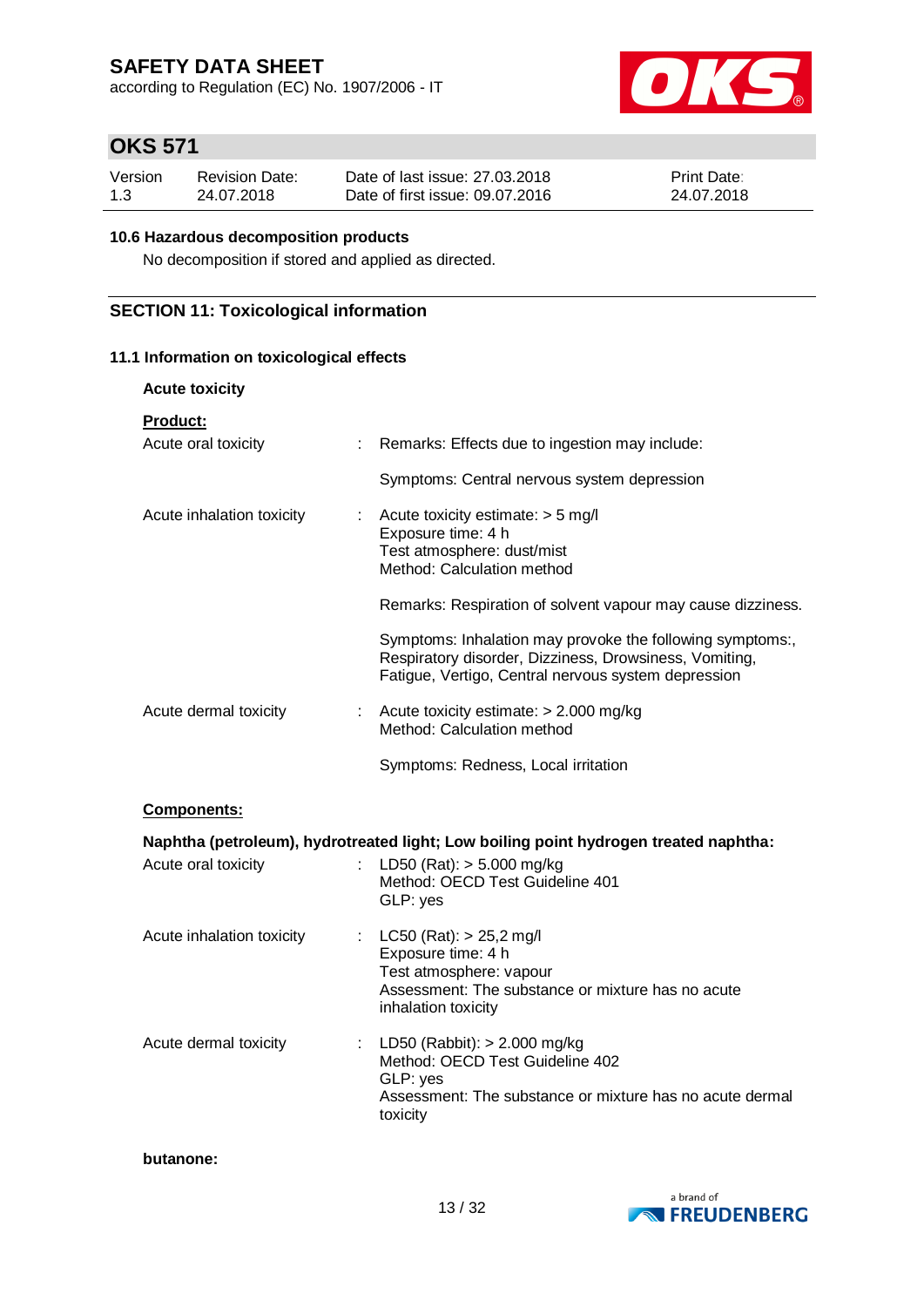according to Regulation (EC) No. 1907/2006 - IT



# **OKS 571**

| Version<br>1.3 | <b>Revision Date:</b><br>24.07.2018 |    | Date of last issue: 27.03.2018<br>Date of first issue: 09.07.2016                                                                                                                           | Print Date:<br>24.07.2018 |
|----------------|-------------------------------------|----|---------------------------------------------------------------------------------------------------------------------------------------------------------------------------------------------|---------------------------|
|                | Acute oral toxicity                 | ÷  | LD50 (Rat): 2.193 mg/kg<br>Method: OECD Test Guideline 423<br>GLP: yes                                                                                                                      |                           |
|                | Acute inhalation toxicity           | ÷  | LC50 (Rat): 34 mg/l<br>Exposure time: 4 h<br>Test atmosphere: vapour                                                                                                                        |                           |
|                | Acute dermal toxicity               |    | LD50 (Rabbit): > 5.000 mg/kg<br>Method: OECD Test Guideline 402                                                                                                                             |                           |
| acetone:       |                                     |    |                                                                                                                                                                                             |                           |
|                | Acute oral toxicity                 |    | : LD50 Oral (Rat): 5.800 mg/kg                                                                                                                                                              |                           |
|                | ethyl acetate:                      |    |                                                                                                                                                                                             |                           |
|                | Acute oral toxicity                 | ÷  | LD50 (Rat): 5.600 mg/kg                                                                                                                                                                     |                           |
|                | Acute inhalation toxicity           | ÷  | LC50 (Rat): 58 mg/l<br>Exposure time: 8 h<br>Assessment: The substance or mixture is classified as specific<br>target organ toxicant, single exposure, category 3 with<br>narcotic effects. |                           |
|                | Acute dermal toxicity               | t. | LD50 (Rabbit): 18.000 mg/kg                                                                                                                                                                 |                           |
| xylene:        |                                     |    |                                                                                                                                                                                             |                           |
|                | Acute oral toxicity                 |    | LD50 (Rat): 4.300 mg/kg                                                                                                                                                                     |                           |
|                | Acute inhalation toxicity           |    | Assessment: The component/mixture is moderately toxic after<br>short term inhalation.                                                                                                       |                           |
|                | Acute dermal toxicity               | ÷  | Assessment: The component/mixture is moderately toxic after<br>single contact with skin.                                                                                                    |                           |
|                | n-hexane:                           |    |                                                                                                                                                                                             |                           |
|                | Acute oral toxicity                 | ÷  | LD50 (Rat): $> 5.000$ mg/kg<br>Method: OECD Test Guideline 401                                                                                                                              |                           |
|                | Acute inhalation toxicity           | ÷. | LC50 (Rat): 259,35 mg/l<br>Exposure time: 4 h<br>Test atmosphere: vapour<br>Method: OECD Test Guideline 403                                                                                 |                           |
|                | Acute dermal toxicity               |    | LD50 (Rabbit): 3.350 mg/kg<br>Method: OECD Test Guideline 402<br>Assessment: The substance or mixture has no acute dermal<br>toxicity                                                       |                           |

### **dimethyl ether:**

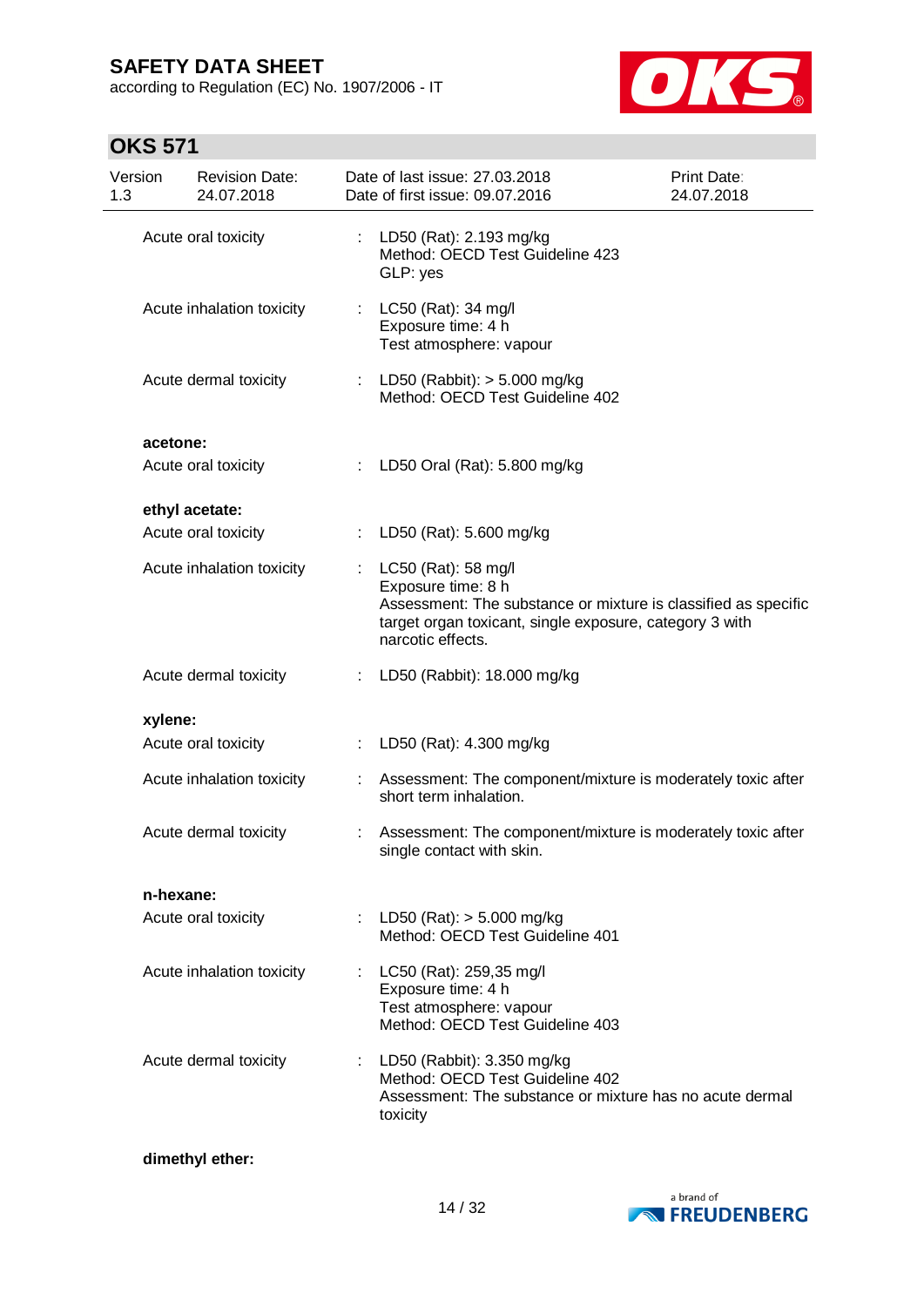according to Regulation (EC) No. 1907/2006 - IT



## **OKS 571**

| <b>Revision Date:</b> |                           | Date of last issue: 27.03.2018                                         |  |  |
|-----------------------|---------------------------|------------------------------------------------------------------------|--|--|
| Version               |                           | Print Date:                                                            |  |  |
| 1.3                   |                           | Date of first issue: 09.07.2016                                        |  |  |
| 24.07.2018            |                           | 24.07.2018                                                             |  |  |
|                       | Acute inhalation toxicity | : $LC50$ (Rat): 309 mg/l<br>Exposure time: 4 h<br>Test atmosphere: gas |  |  |

#### **Skin corrosion/irritation**

### **Product:**

Remarks: Irritating to skin.

#### **Components:**

#### **Naphtha (petroleum), hydrotreated light; Low boiling point hydrogen treated naphtha:**

Species: Rabbit Assessment: Irritating to skin. Method: OECD Test Guideline 404 Result: Irritating to skin. GLP: yes

#### **butanone:**

Species: Rabbit Assessment: No skin irritation Method: OECD Test Guideline 404 Result: No skin irritation

Result: Repeated exposure may cause skin dryness or cracking.

#### **acetone:**

Result: Repeated exposure may cause skin dryness or cracking.

#### **ethyl acetate:**

Species: Rabbit Result: No skin irritation

#### **xylene:**

Species: Rabbit Assessment: Irritating to skin. Result: Irritating to skin.

#### **n-hexane:**

Species: Rabbit Assessment: Irritating to skin. Method: OECD Test Guideline 404 Result: Irritating to skin.

#### **dimethyl ether:**

Assessment: No skin irritation Result: No skin irritation

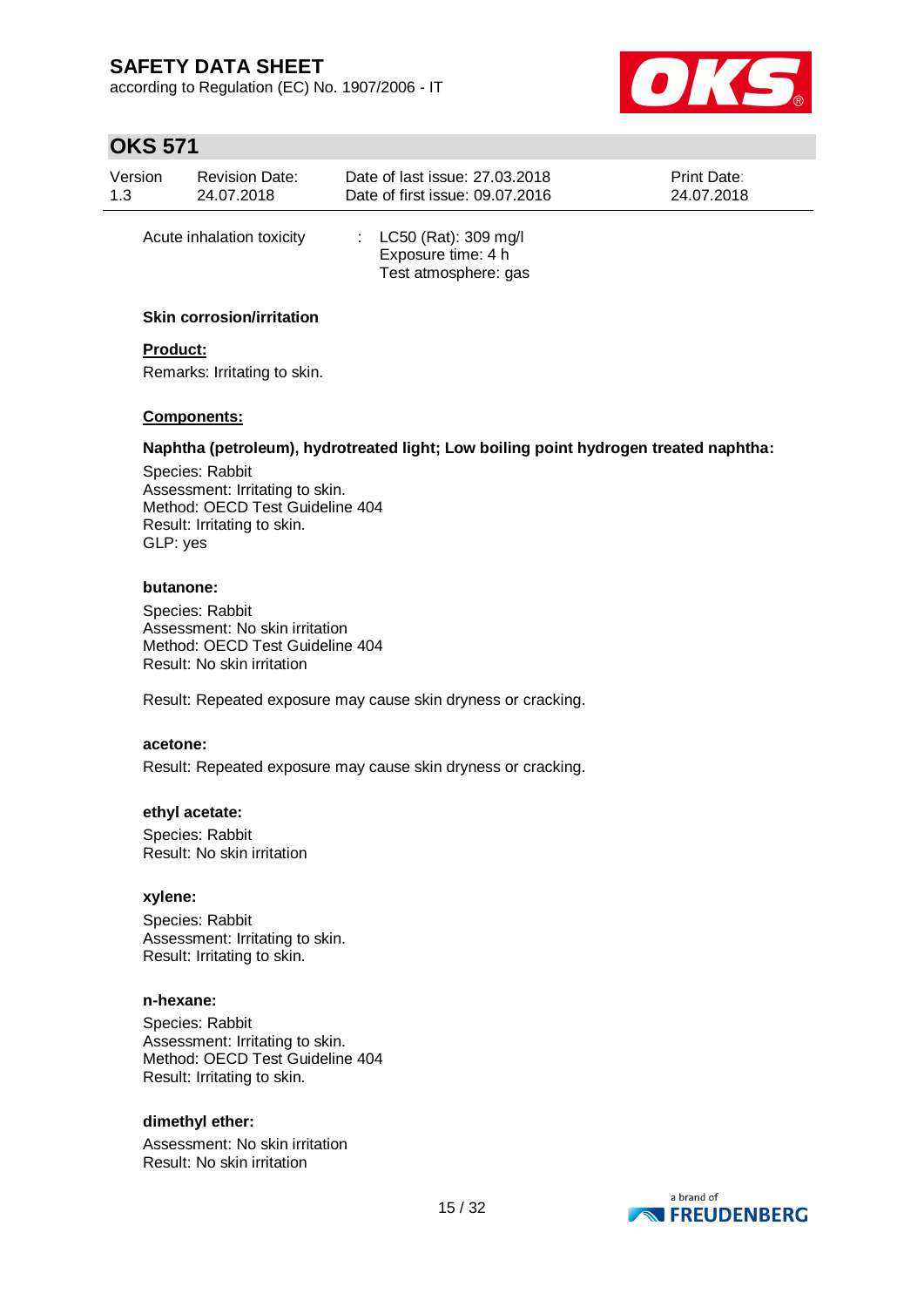according to Regulation (EC) No. 1907/2006 - IT



# **OKS 571**

| Version | <b>Revision Date:</b> | Date of last issue: 27.03.2018  | Print Date: |
|---------|-----------------------|---------------------------------|-------------|
| 1.3     | 24.07.2018            | Date of first issue: 09.07.2016 | 24.07.2018  |

#### **Serious eye damage/eye irritation**

#### **Product:**

Remarks: Irritating to eyes.

#### **Components:**

#### **Naphtha (petroleum), hydrotreated light; Low boiling point hydrogen treated naphtha:**

Species: Rabbit Assessment: No eye irritation Method: OECD Test Guideline 405 Result: No eye irritation GLP: yes

#### **butanone:**

Species: Rabbit Assessment: Irritating to eyes. Method: OECD Test Guideline 405 Result: Irritating to eyes.

#### **acetone:**

Species: Rabbit Result: Eye irritation

#### **ethyl acetate:**

Species: Rabbit Result: Mild eye irritation

#### **xylene:**

Species: Rabbit Assessment: Irritating to eyes. Result: Irritating to eyes.

#### **n-hexane:**

Species: Rabbit Assessment: No eye irritation Method: OECD Test Guideline 405 Result: No eye irritation

#### **dimethyl ether:**

Assessment: No eye irritation Result: No eye irritation

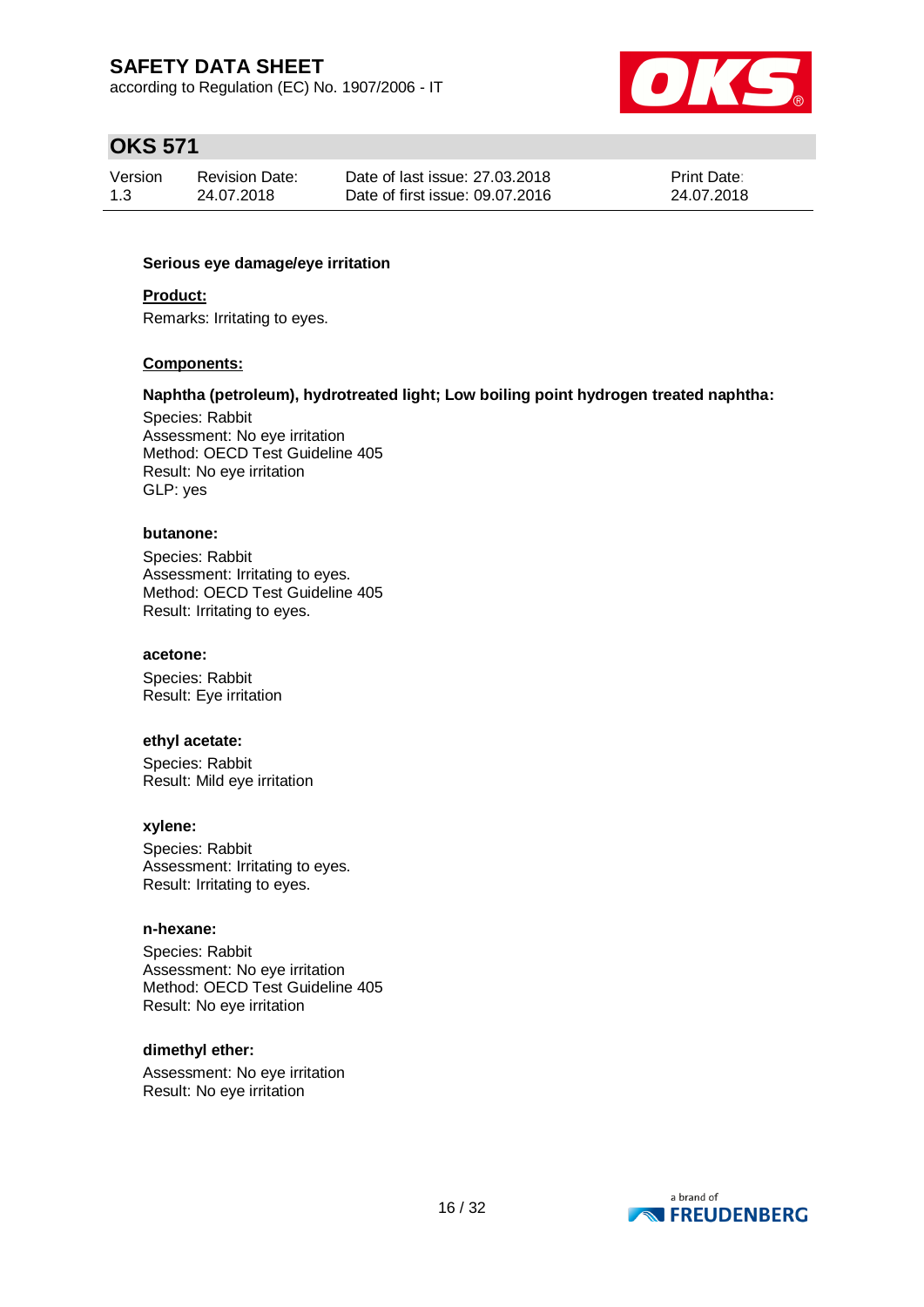according to Regulation (EC) No. 1907/2006 - IT



# **OKS 571**

| Version | <b>Revision Date:</b> | Date of last issue: 27,03,2018  | Print Date: |
|---------|-----------------------|---------------------------------|-------------|
| 1.3     | 24.07.2018            | Date of first issue: 09.07.2016 | 24.07.2018  |

#### **Respiratory or skin sensitisation**

#### **Product:**

Remarks: This information is not available.

#### **Components:**

#### **Naphtha (petroleum), hydrotreated light; Low boiling point hydrogen treated naphtha:**

Test Type: Buehler Test Species: Guinea pig Assessment: Does not cause skin sensitisation. Method: OECD Test Guideline 406 Result: Does not cause skin sensitisation. GLP: yes

#### **butanone:**

Test Type: Maximisation Test Species: Guinea pig Assessment: Does not cause skin sensitisation. Method: OECD Test Guideline 406 Result: Does not cause skin sensitisation. GLP: yes

#### **ethyl acetate:**

Species: Guinea pig Method: OECD Test Guideline 406 Result: Did not cause sensitisation on laboratory animals.

#### **xylene:**

Species: Mouse Assessment: Did not cause sensitisation on laboratory animals. Method: OECD Test Guideline 429 Result: Did not cause sensitisation on laboratory animals.

#### **n-hexane:**

Species: Mouse Assessment: Does not cause skin sensitisation. Result: Does not cause skin sensitisation.

#### **dimethyl ether:**

Assessment: Does not cause skin sensitisation. Result: Does not cause skin sensitisation.

#### **Germ cell mutagenicity**

#### **Product:**

Genotoxicity in vitro : Remarks: No data available

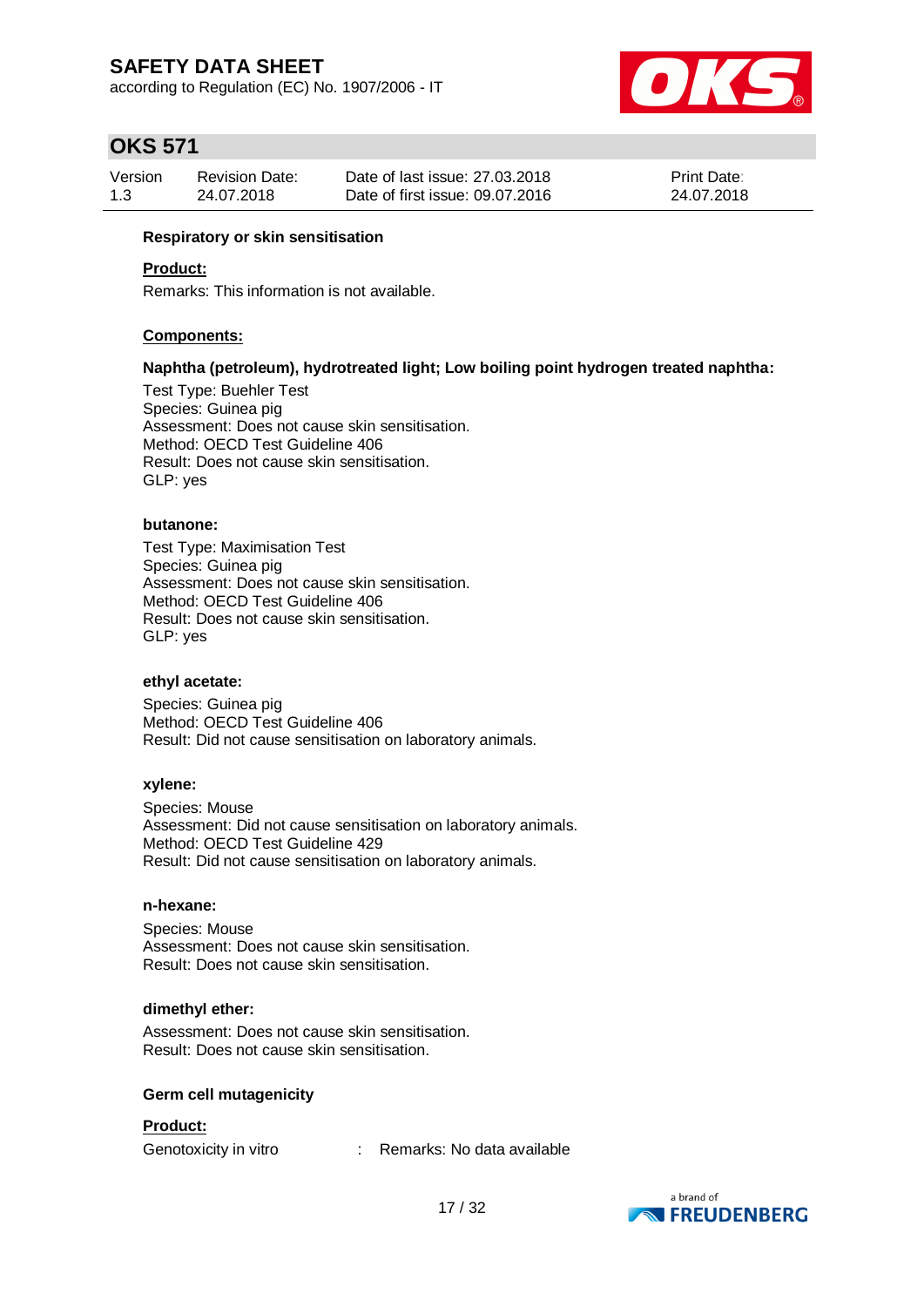according to Regulation (EC) No. 1907/2006 - IT



| 1.3 | Version         | <b>Revision Date:</b><br>24.07.2018                                                              |   | Date of last issue: 27.03.2018<br>Date of first issue: 09.07.2016                                                                            | <b>Print Date:</b><br>24.07.2018                             |
|-----|-----------------|--------------------------------------------------------------------------------------------------|---|----------------------------------------------------------------------------------------------------------------------------------------------|--------------------------------------------------------------|
|     |                 | Genotoxicity in vivo                                                                             |   | : Remarks: No data available                                                                                                                 |                                                              |
|     |                 | <b>Components:</b>                                                                               |   |                                                                                                                                              |                                                              |
|     | butanone:       |                                                                                                  |   |                                                                                                                                              |                                                              |
|     |                 | Germ cell mutagenicity-<br>Assessment                                                            |   | mutagenic effects.                                                                                                                           | : Tests on bacterial or mammalian cell cultures did not show |
|     | xylene:         |                                                                                                  |   |                                                                                                                                              |                                                              |
|     |                 | Germ cell mutagenicity-<br>Assessment                                                            |   | mutagenic effects.                                                                                                                           | : Tests on bacterial or mammalian cell cultures did not show |
|     |                 | dimethyl ether:                                                                                  |   |                                                                                                                                              |                                                              |
|     |                 | Genotoxicity in vitro                                                                            |   | : Test Type: Ames test<br>Method: OECD Test Guideline 471<br>Result: negative                                                                |                                                              |
|     |                 | Genotoxicity in vivo                                                                             |   | Species: Drosophila melanogaster (vinegar fly)<br>Application Route: inhalation (gas)<br>Method: OECD Test Guideline 477<br>Result: negative |                                                              |
|     |                 | Carcinogenicity                                                                                  |   |                                                                                                                                              |                                                              |
|     | <b>Product:</b> | Remarks: No data available                                                                       |   |                                                                                                                                              |                                                              |
|     |                 | <b>Components:</b>                                                                               |   |                                                                                                                                              |                                                              |
|     | butanone:       |                                                                                                  |   |                                                                                                                                              |                                                              |
|     |                 | Carcinogenicity -<br>Assessment                                                                  |   | Not classifiable as a human carcinogen.                                                                                                      |                                                              |
|     | xylene:         |                                                                                                  |   |                                                                                                                                              |                                                              |
|     |                 | Carcinogenicity -<br>Assessment                                                                  | ÷ | Not classifiable as a human carcinogen.                                                                                                      |                                                              |
|     |                 | dimethyl ether:<br>Species: Rat<br>Application Route: inhalation (gas)<br>Exposure time: 2 Years |   |                                                                                                                                              |                                                              |
|     | 47 mg/l         | Method: OECD Test Guideline 453<br>Result: negative                                              |   |                                                                                                                                              |                                                              |

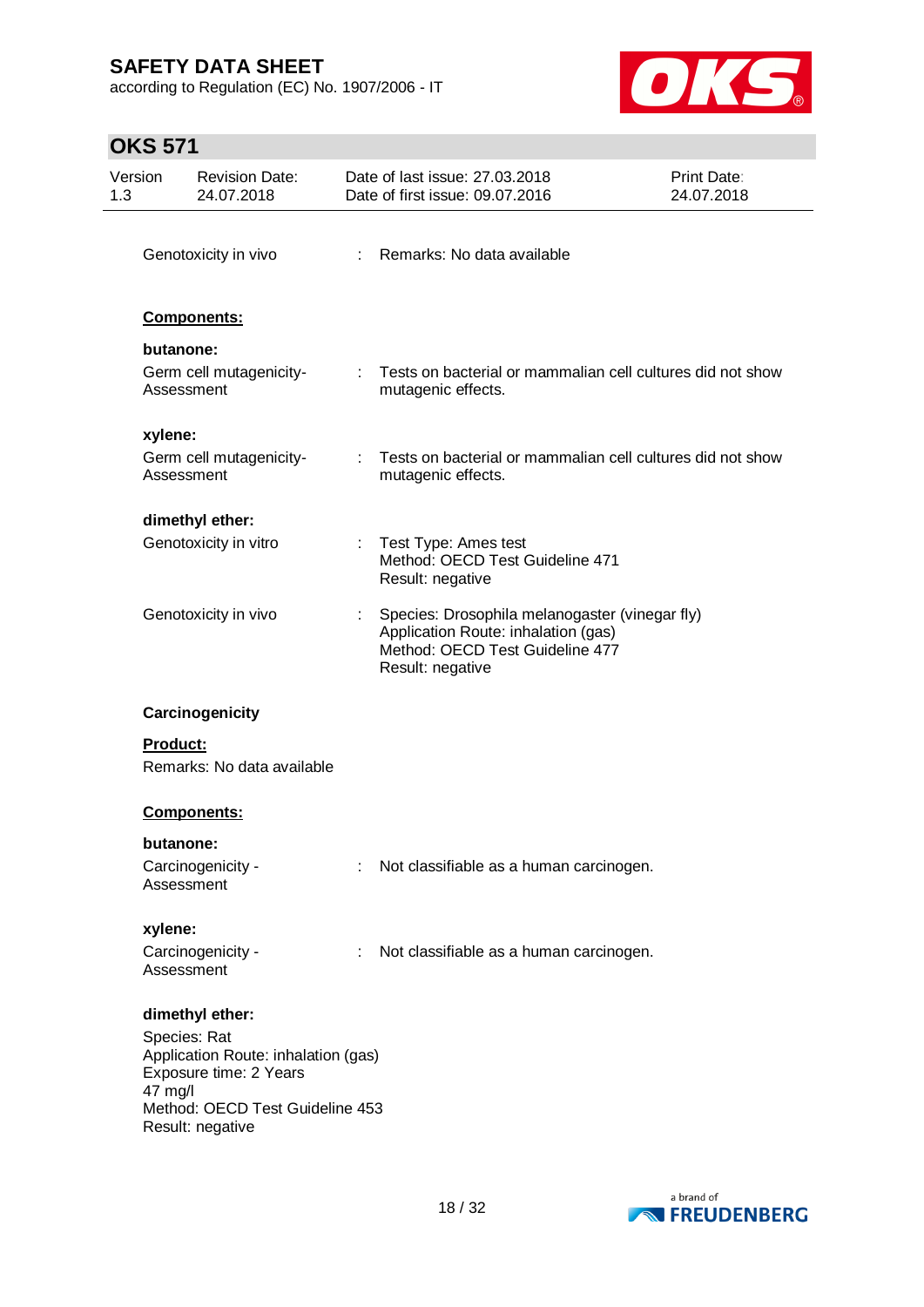according to Regulation (EC) No. 1907/2006 - IT



## **OKS 571**

| Version<br>1.3 | <b>Revision Date:</b><br>24.07.2018   |                           | Date of last issue: 27.03.2018<br>Date of first issue: 09.07.2016 | <b>Print Date:</b><br>24.07.2018 |
|----------------|---------------------------------------|---------------------------|-------------------------------------------------------------------|----------------------------------|
|                | <b>Reproductive toxicity</b>          |                           |                                                                   |                                  |
|                | <b>Product:</b>                       |                           |                                                                   |                                  |
|                | Effects on fertility                  |                           | : Remarks: No data available                                      |                                  |
|                | Effects on foetal<br>development      |                           | Remarks: No data available                                        |                                  |
|                | <b>Components:</b>                    |                           |                                                                   |                                  |
|                | butanone:                             |                           |                                                                   |                                  |
|                | Reproductive toxicity -<br>Assessment |                           | : No toxicity to reproduction<br>No effects on or via lactation   |                                  |
|                | xylene:                               |                           |                                                                   |                                  |
|                | Reproductive toxicity -<br>Assessment | $\mathbb{R}^{\mathbb{Z}}$ | No toxicity to reproduction<br>No toxicity to reproduction        |                                  |
|                | n-hexane:                             |                           |                                                                   |                                  |
|                | Reproductive toxicity -<br>Assessment |                           | Suspected human reproductive toxicant                             |                                  |
|                | dimethyl ether:                       |                           |                                                                   |                                  |
|                | Reproductive toxicity -<br>Assessment | ÷.                        | Animal testing did not show any effects on fertility.             |                                  |

#### **STOT - single exposure**

#### **Components:**

#### **Naphtha (petroleum), hydrotreated light; Low boiling point hydrogen treated naphtha:**

Exposure routes: Inhalation Target Organs: Central nervous system Assessment: May cause drowsiness or dizziness.

#### **butanone:**

Exposure routes: Inhalation Target Organs: Respiratory system Assessment: The substance or mixture is classified as specific target organ toxicant, single exposure, category 3 with narcotic effects., May cause drowsiness or dizziness.

#### **acetone:**

Exposure routes: Inhalation Assessment: May cause drowsiness or dizziness.

#### **ethyl acetate:**

Exposure routes: Inhalation

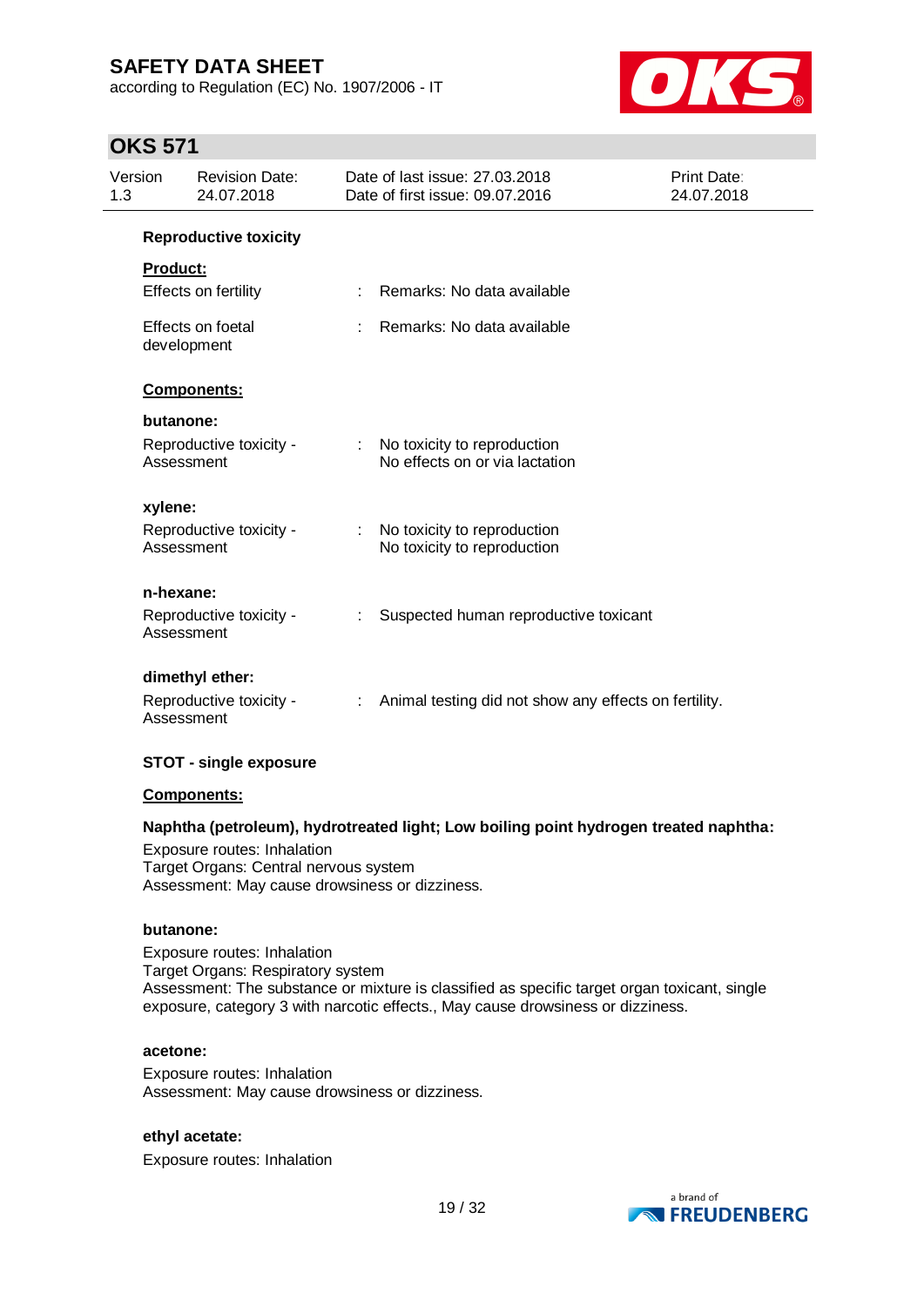according to Regulation (EC) No. 1907/2006 - IT



# **OKS 571**

| Version | <b>Revision Date:</b> | Date of last issue: 27,03,2018  | <b>Print Date:</b> |
|---------|-----------------------|---------------------------------|--------------------|
| 1.3     | 24.07.2018            | Date of first issue: 09.07.2016 | 24.07.2018         |

Assessment: The substance or mixture is classified as specific target organ toxicant, single exposure, category 3 with narcotic effects.

#### **xylene:**

Exposure routes: Inhalation Target Organs: Respiratory system Assessment: The substance or mixture is classified as specific target organ toxicant, single exposure, category 3 with respiratory tract irritation.

#### **n-hexane:**

Exposure routes: Inhalation Target Organs: Central nervous system Assessment: The substance or mixture is classified as specific target organ toxicant, single exposure, category 3 with narcotic effects.

#### **STOT - repeated exposure**

#### **Components:**

#### **butanone:**

Assessment: The substance or mixture is not classified as specific target organ toxicant, repeated exposure.

#### **xylene:**

Exposure routes: Inhalation Target Organs: Central nervous system Assessment: The substance or mixture is classified as specific target organ toxicant, repeated exposure, category 2.

Exposure routes: Ingestion Target Organs: Liver, Kidney Assessment: The substance or mixture is classified as specific target organ toxicant, repeated exposure, category 2.

#### **n-hexane:**

Exposure routes: Inhalation Target Organs: Central nervous system Assessment: The substance or mixture is classified as specific target organ toxicant, repeated exposure, category 2.

#### **Repeated dose toxicity**

**Product:**

Remarks: This information is not available.

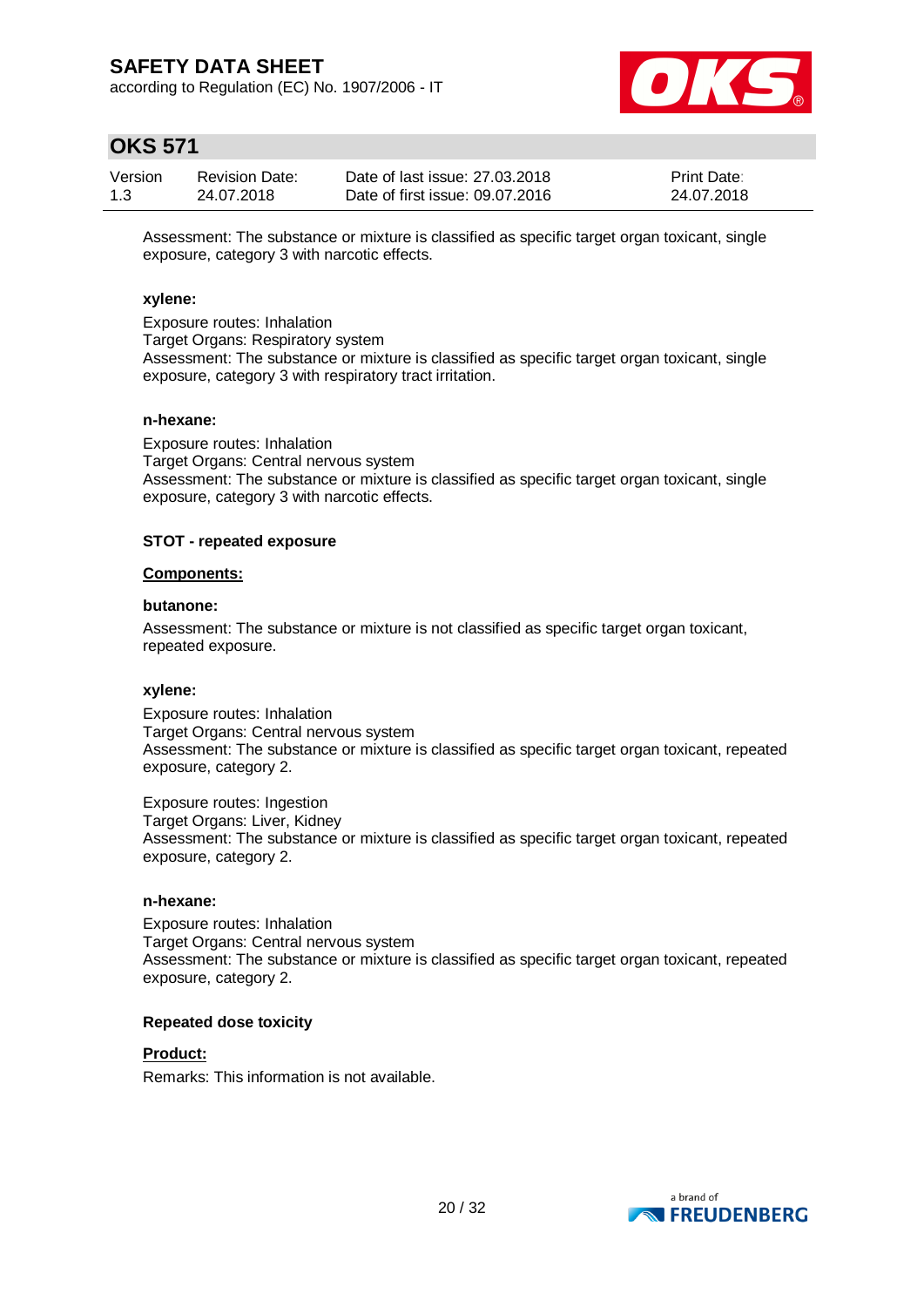according to Regulation (EC) No. 1907/2006 - IT



# **OKS 571**

| Version | <b>Revision Date:</b> | Date of last issue: 27,03,2018  | <b>Print Date:</b> |
|---------|-----------------------|---------------------------------|--------------------|
| 1.3     | 24.07.2018            | Date of first issue: 09.07.2016 | 24.07.2018         |

#### **Aspiration toxicity**

### **Product:**

May be fatal if swallowed and enters airways.

May be fatal if swallowed and enters airways.

#### **Components:**

#### **Naphtha (petroleum), hydrotreated light; Low boiling point hydrogen treated naphtha:**

May be fatal if swallowed and enters airways.

### **butanone:**

No aspiration toxicity classification

#### **xylene:**

May be fatal if swallowed and enters airways.

#### **n-hexane:**

May be fatal if swallowed and enters airways.

### **dimethyl ether:**

No aspiration toxicity classification

#### **Further information**

#### **Product:**

Remarks: Ingestion causes irritation of upper respiratory system and gastrointestinal disturbance.

### **SECTION 12: Ecological information**

### **12.1 Toxicity**

|  | Product: |  |  |
|--|----------|--|--|
|  |          |  |  |

| Toxicity to fish                                                                    |   | Remarks: Harmful to aquatic organisms, may cause long-term<br>adverse effects in the aquatic environment. |
|-------------------------------------------------------------------------------------|---|-----------------------------------------------------------------------------------------------------------|
| Toxicity to daphnia and other : Remarks: No data available<br>aquatic invertebrates |   |                                                                                                           |
| Toxicity to algae                                                                   |   | : Remarks: No data available                                                                              |
| Toxicity to microorganisms                                                          | ÷ | Remarks: No data available                                                                                |

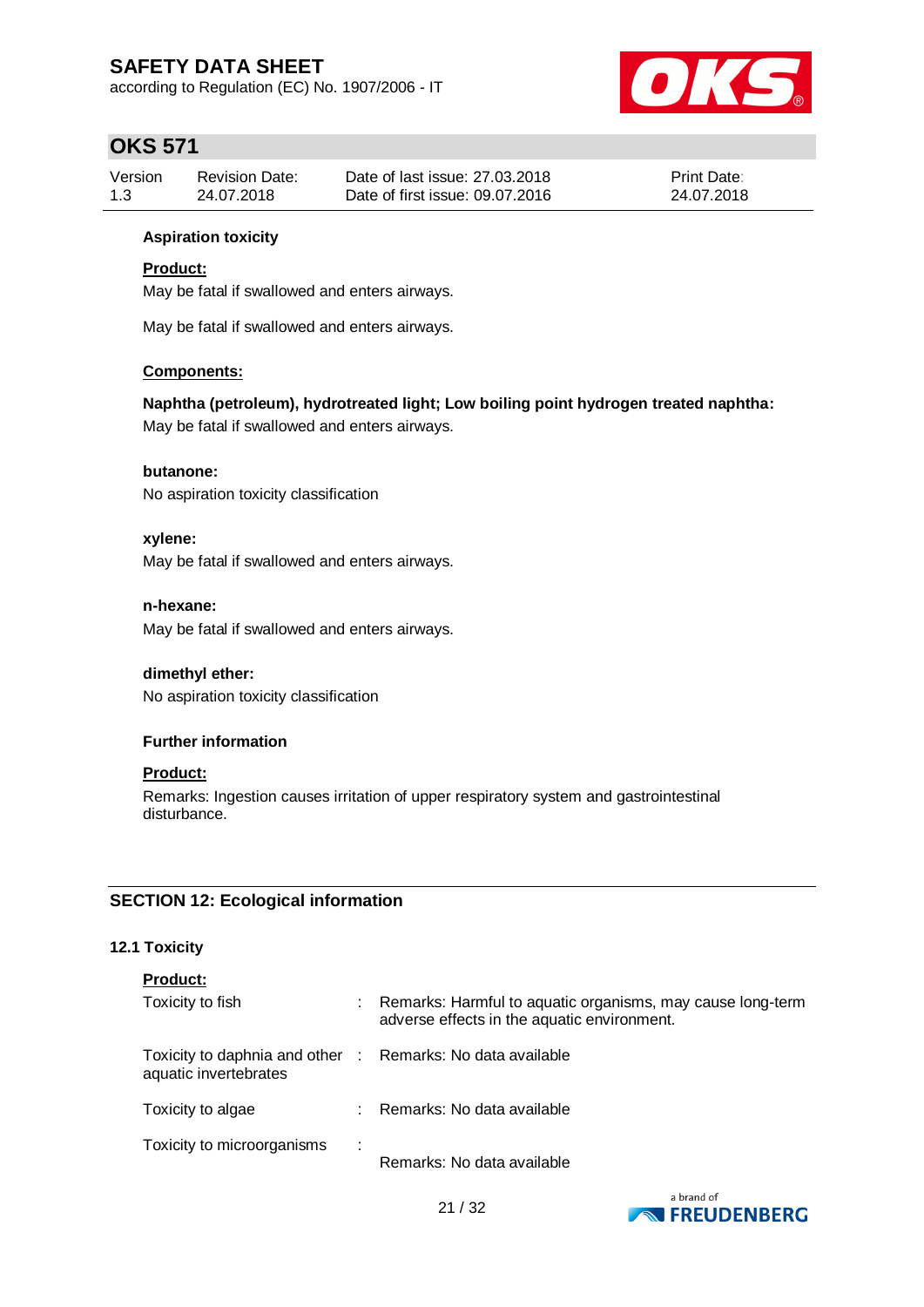according to Regulation (EC) No. 1907/2006 - IT



# **OKS 571**

| Version | <b>Revision Date:</b> | Date of last issue: 27,03,2018  | <b>Print Date:</b> |
|---------|-----------------------|---------------------------------|--------------------|
| 1.3     | 24.07.2018            | Date of first issue: 09.07.2016 | 24.07.2018         |

### **Components:**

|                                                          |     | Naphtha (petroleum), hydrotreated light; Low boiling point hydrogen treated naphtha:                                                                                |
|----------------------------------------------------------|-----|---------------------------------------------------------------------------------------------------------------------------------------------------------------------|
| Toxicity to fish                                         |     | : LC50 (Oncorhynchus mykiss (rainbow trout)): 10 mg/l<br>Exposure time: 96 h<br>Test Type: semi-static test<br>Method: OECD Test Guideline 203<br>GLP: yes          |
| Toxicity to daphnia and other :<br>aquatic invertebrates |     | EC50 (Daphnia magna (Water flea)): 4,5 mg/l<br>Exposure time: 48 h<br>Test Type: static test<br>Method: OECD Test Guideline 202                                     |
| Toxicity to algae                                        |     | : EC50 (Pseudokirchneriella subcapitata (green algae)): 3,1<br>mg/l<br>Exposure time: 72 h<br>Test Type: static test                                                |
| <b>Ecotoxicology Assessment</b>                          |     |                                                                                                                                                                     |
| Acute aquatic toxicity                                   | ÷.  | Toxic to aquatic life.                                                                                                                                              |
| Chronic aquatic toxicity                                 |     | Toxic to aquatic life with long lasting effects.                                                                                                                    |
| butanone:                                                |     |                                                                                                                                                                     |
| Toxicity to fish                                         |     | LC50 (Pimephales promelas (fathead minnow)): 2.993 mg/l<br>Exposure time: 96 h<br>Test Type: static test                                                            |
| Toxicity to daphnia and other :<br>aquatic invertebrates |     | EC50 (Daphnia magna (Water flea)): 308 mg/l<br>Exposure time: 48 h<br>Test Type: static test                                                                        |
| Toxicity to algae                                        | t i | EC50 (Pseudokirchneriella subcapitata (green algae)): 1.972<br>mg/l<br>Exposure time: 72 h<br>Test Type: static test<br>Method: OECD Test Guideline 201<br>GLP: yes |
| Toxicity to microorganisms                               |     | EC50 (Pseudomonas putida): 1.150 mg/l<br>Exposure time: 16 h<br>Test Type: static test<br>Method: DIN 38 412 Part 8<br>GLP:                                         |
| ethyl acetate:                                           |     |                                                                                                                                                                     |
| Toxicity to fish                                         |     | LC50 (Pimephales promelas (fathead minnow)): 230 mg/l<br>Exposure time: 96 h                                                                                        |

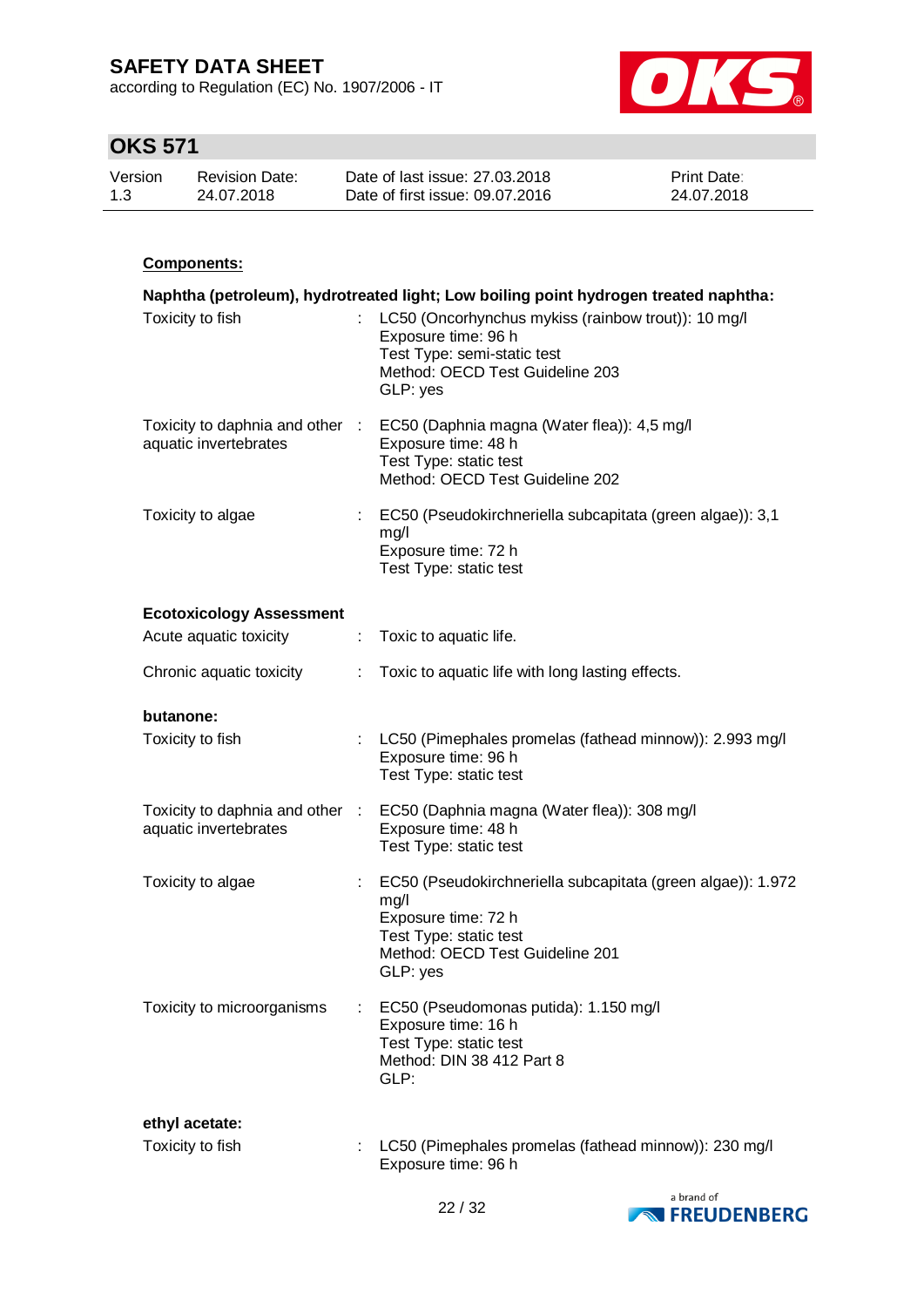according to Regulation (EC) No. 1907/2006 - IT



| Version<br>1.3   | <b>Revision Date:</b><br>24.07.2018                                            |    | Date of last issue: 27.03.2018<br>Date of first issue: 09.07.2016                                                                                                 | Print Date:<br>24.07.2018 |
|------------------|--------------------------------------------------------------------------------|----|-------------------------------------------------------------------------------------------------------------------------------------------------------------------|---------------------------|
|                  | Toxicity to daphnia and other :<br>aquatic invertebrates                       |    | EC50 (Daphnia magna (Water flea)): 717 mg/l<br>Exposure time: 48 h<br>Method: DIN 38412                                                                           |                           |
|                  | Toxicity to microorganisms                                                     | ÷. | EC10 (Pseudomonas putida): 2.900 mg/l<br>Exposure time: 16 h                                                                                                      |                           |
| xylene:          |                                                                                |    |                                                                                                                                                                   |                           |
| Toxicity to fish |                                                                                |    | : LC50 (Oncorhynchus mykiss (rainbow trout)): 2,6 mg/l<br>Exposure time: 96 h<br>Test Type: static test<br>Method: OECD Test Guideline 203                        |                           |
|                  | Toxicity to daphnia and other :<br>aquatic invertebrates                       |    | EC50 (Daphnia magna (Water flea)): 3,82 mg/l<br>Exposure time: 48 h<br>Test Type: flow-through test                                                               |                           |
|                  | Toxicity to algae                                                              |    | EC50 (Pseudokirchneriella subcapitata (green algae)): 2,2<br>mg/l<br>Exposure time: 72 h<br>Test Type: static test<br>Method: OECD Test Guideline 201<br>GLP: yes |                           |
|                  | Toxicity to microorganisms                                                     |    | EC50 (activated sludge): > 157 mg/l<br>Exposure time: 3 h<br>Test Type: Respiration inhibition<br>Method: OECD Test Guideline 209<br>GLP:                         |                           |
| toxicity)        | Toxicity to fish (Chronic                                                      | ÷. | $NOEC:$ > 1,3 mg/l<br>Exposure time: 56 d<br>Species: Oncorhynchus mykiss (rainbow trout)<br>Test Type: flow-through test                                         |                           |
|                  | Toxicity to daphnia and other :<br>aquatic invertebrates<br>(Chronic toxicity) |    | EC50: 2,90 mg/l<br>Exposure time: 21 d<br>Species: Daphnia magna (Water flea)<br>Test Type: static test<br>Method: OECD Test Guideline 211<br>GLP: yes            |                           |
| n-hexane:        |                                                                                |    |                                                                                                                                                                   |                           |
| Toxicity to fish |                                                                                |    | LC50 (Oncorhynchus mykiss (rainbow trout)): 12,51 mg/l<br>Exposure time: 96 h                                                                                     |                           |
|                  | Toxicity to daphnia and other :<br>aquatic invertebrates                       |    | EC50 (Daphnia magna (Water flea)): 21,85 mg/l<br>Exposure time: 48 h                                                                                              |                           |
|                  | Toxicity to algae                                                              |    | ErC50 (Pseudokirchneriella subcapitata (green algae)): 9,285                                                                                                      |                           |

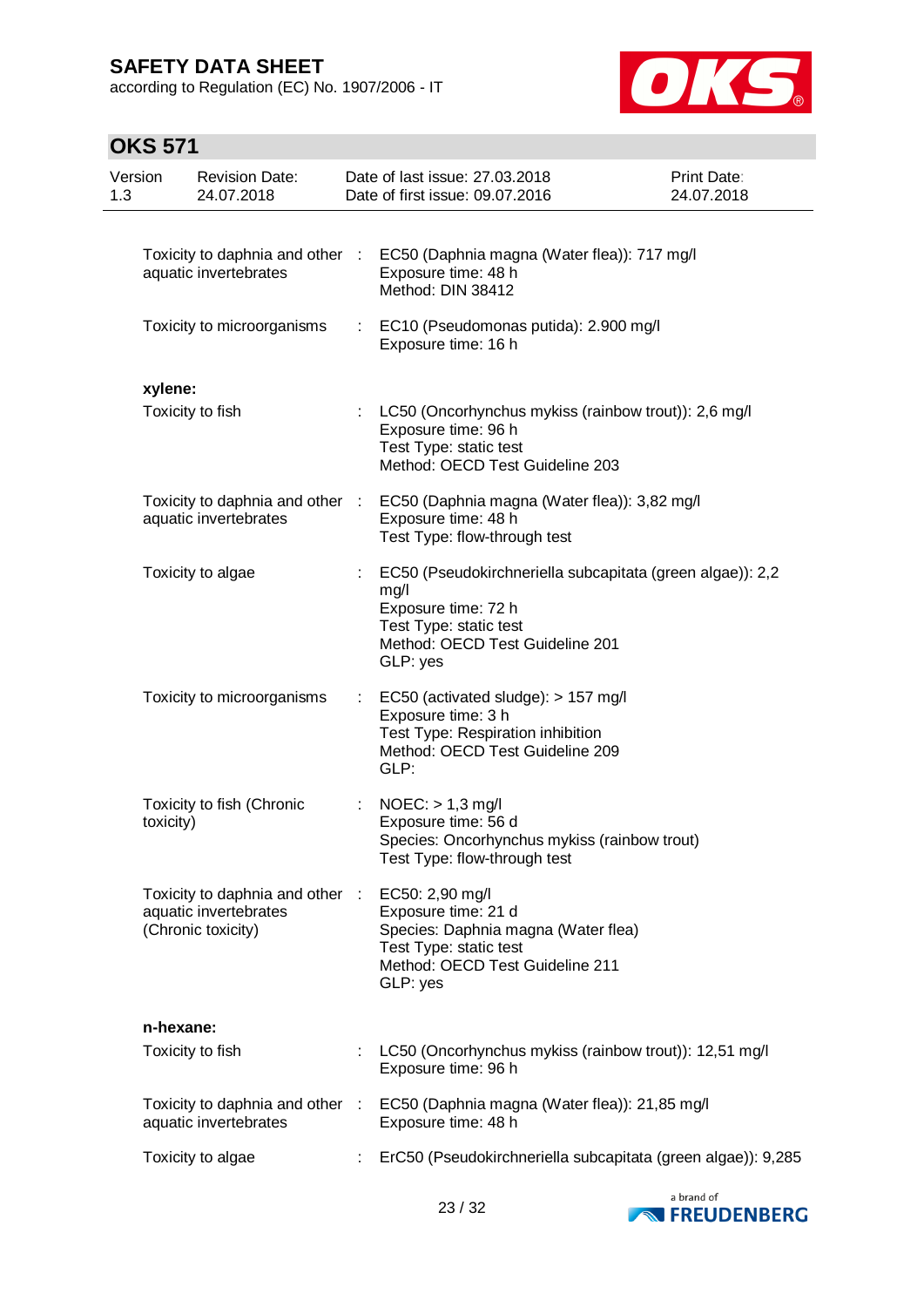according to Regulation (EC) No. 1907/2006 - IT



| Version<br>1.3 |                 | <b>Revision Date:</b><br>24.07.2018                    |                | Date of last issue: 27,03,2018<br>Date of first issue: 09.07.2016                                                                                                                | Print Date:<br>24.07.2018 |
|----------------|-----------------|--------------------------------------------------------|----------------|----------------------------------------------------------------------------------------------------------------------------------------------------------------------------------|---------------------------|
|                |                 |                                                        |                | mg/l<br>Exposure time: 72 h                                                                                                                                                      |                           |
|                |                 | dimethyl ether:                                        |                |                                                                                                                                                                                  |                           |
|                |                 | Toxicity to fish                                       | $\mathbb{R}^n$ | LC50 (Poecilia reticulata (guppy)): > 4.100 mg/l<br>Exposure time: 96 h<br>Test Type: semi-static test                                                                           |                           |
|                |                 | Toxicity to daphnia and other<br>aquatic invertebrates | -17            | EC50 (Daphnia magna (Water flea)): > 4.400 mg/l<br>Exposure time: 48 h<br>Test Type: static test                                                                                 |                           |
|                |                 | Toxicity to algae                                      |                | EC50 (green algae): 154,9 mg/l<br>Exposure time: 96 h                                                                                                                            |                           |
|                |                 | 12.2 Persistence and degradability                     |                |                                                                                                                                                                                  |                           |
|                | <b>Product:</b> |                                                        |                |                                                                                                                                                                                  |                           |
|                |                 | Biodegradability                                       |                | Remarks: No data available                                                                                                                                                       |                           |
|                | removability    | Physico-chemical                                       |                | Remarks: No data available                                                                                                                                                       |                           |
|                |                 | Components:                                            |                |                                                                                                                                                                                  |                           |
|                |                 |                                                        |                | Naphtha (petroleum), hydrotreated light; Low boiling point hydrogen treated naphtha:                                                                                             |                           |
|                |                 | Biodegradability                                       |                | Test Type: aerobic<br>Inoculum: activated sludge<br>Result: rapidly biodegradable<br>Biodegradation: 90,35 %<br>Exposure time: 28 d                                              |                           |
|                | butanone:       |                                                        |                |                                                                                                                                                                                  |                           |
|                |                 | Biodegradability                                       |                | Test Type: aerobic<br>Inoculum: activated sludge<br>Result: rapidly biodegradable<br>Biodegradation: 98 %<br>Exposure time: 28 d<br>Method: OECD Test Guideline 301D<br>GLP: yes |                           |
|                | acetone:        |                                                        |                |                                                                                                                                                                                  |                           |
|                |                 | Biodegradability                                       |                | Result: rapidly biodegradable                                                                                                                                                    |                           |
|                |                 | ethyl acetate:                                         |                |                                                                                                                                                                                  |                           |
|                |                 | Biodegradability                                       |                | Biodegradation: 100 %<br>Exposure time: 28 d<br>Method: OECD Test Guideline 301D<br>Remarks: According to the results of tests of biodegradability                               |                           |

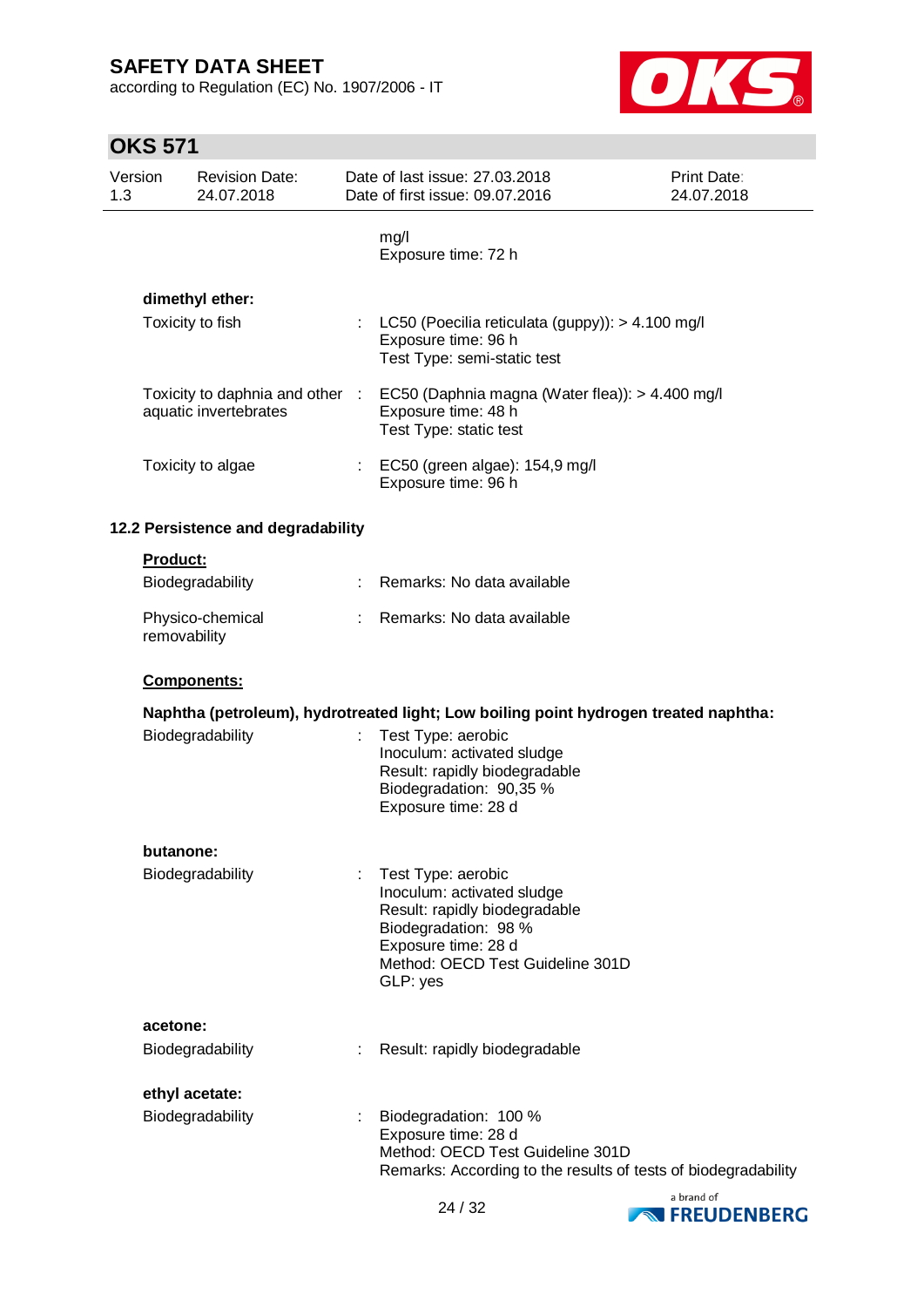according to Regulation (EC) No. 1907/2006 - IT



| Version<br>1.3 |                 | <b>Revision Date:</b><br>24.07.2018 |    | Date of last issue: 27.03.2018<br>Date of first issue: 09.07.2016                                                                                                                                                       | <b>Print Date:</b><br>24.07.2018 |
|----------------|-----------------|-------------------------------------|----|-------------------------------------------------------------------------------------------------------------------------------------------------------------------------------------------------------------------------|----------------------------------|
|                |                 |                                     |    | this product is considered as being readily biodegradable.                                                                                                                                                              |                                  |
|                | xylene:         |                                     |    |                                                                                                                                                                                                                         |                                  |
|                |                 | Biodegradability                    |    | Result: Readily biodegradable.                                                                                                                                                                                          |                                  |
|                | n-hexane:       |                                     |    |                                                                                                                                                                                                                         |                                  |
|                |                 | Biodegradability                    |    | Test Type: aerobic<br>Inoculum: activated sludge<br>Result: rapidly biodegradable<br>Biodegradation: 21 %<br>Exposure time: 28 d<br>GLP: yes                                                                            |                                  |
|                |                 | dimethyl ether:                     |    |                                                                                                                                                                                                                         |                                  |
|                |                 | Biodegradability                    |    | Test Type: aerobic<br>Inoculum: activated sludge<br>Result: Not readily biodegradable.<br>Biodegradation: 5 %<br>Exposure time: 28 d<br>Method: OECD Test Guideline 301D                                                |                                  |
|                |                 | 12.3 Bioaccumulative potential      |    |                                                                                                                                                                                                                         |                                  |
|                | <b>Product:</b> |                                     |    |                                                                                                                                                                                                                         |                                  |
|                |                 | Bioaccumulation                     |    | Remarks: This mixture contains no substance considered to<br>be persistent, bioaccumulating and toxic (PBT).<br>This mixture contains no substance considered to be very<br>persistent and very bioaccumulating (vPvB). |                                  |
|                |                 | <b>Components:</b>                  |    |                                                                                                                                                                                                                         |                                  |
|                |                 |                                     |    | Naphtha (petroleum), hydrotreated light; Low boiling point hydrogen treated naphtha:                                                                                                                                    |                                  |
|                | octanol/water   | Partition coefficient: n-           |    | : $log Pow: 3, 4 - 5, 2$                                                                                                                                                                                                |                                  |
|                | butanone:       |                                     |    |                                                                                                                                                                                                                         |                                  |
|                |                 | <b>Bioaccumulation</b>              |    | : Remarks: Due to the distribution coefficient n-octanol/water,<br>accumulation in organisms is not expected.                                                                                                           |                                  |
|                | octanol/water   | Partition coefficient: n-           | ÷. | log Pow: 0,3 (40 °C)<br>Method: OECD Test Guideline 117<br>GLP: yes                                                                                                                                                     |                                  |
|                | acetone:        |                                     |    |                                                                                                                                                                                                                         |                                  |
|                |                 | <b>Bioaccumulation</b>              |    | Remarks: Does not bioaccumulate.                                                                                                                                                                                        |                                  |
|                | octanol/water   | Partition coefficient: n-           | ÷. | $log$ Pow: $0,2$                                                                                                                                                                                                        |                                  |

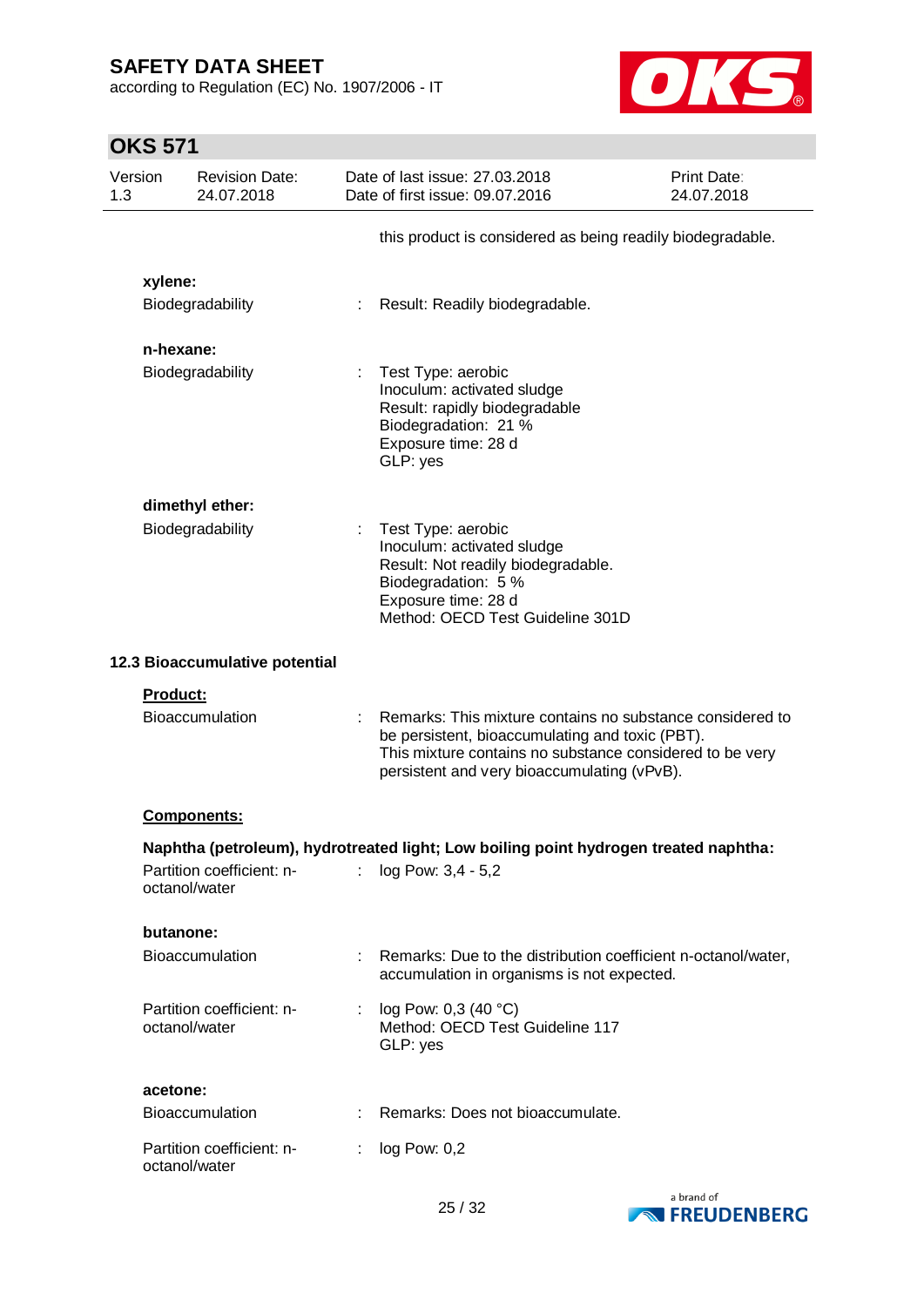according to Regulation (EC) No. 1907/2006 - IT



| Version<br>1.3 |                 | <b>Revision Date:</b><br>24.07.2018                           |   | Date of last issue: 27.03.2018<br>Date of first issue: 09.07.2016                                                                                                                                          | Print Date:<br>24.07.2018 |
|----------------|-----------------|---------------------------------------------------------------|---|------------------------------------------------------------------------------------------------------------------------------------------------------------------------------------------------------------|---------------------------|
|                |                 |                                                               |   |                                                                                                                                                                                                            |                           |
|                | xylene:         |                                                               |   |                                                                                                                                                                                                            |                           |
|                |                 | Bioaccumulation                                               | ÷ | Bioconcentration factor (BCF): 25,9                                                                                                                                                                        |                           |
|                |                 | Partition coefficient: n-<br>octanol/water                    | ÷ | log Pow: 2,77 - 3,15                                                                                                                                                                                       |                           |
|                | n-hexane:       |                                                               |   |                                                                                                                                                                                                            |                           |
|                |                 | <b>Bioaccumulation</b>                                        | ÷ | Bioconcentration factor (BCF): 501,19                                                                                                                                                                      |                           |
|                |                 | Partition coefficient: n-<br>octanol/water                    | ÷ | log Pow: 4 (20 °C)<br>pH: 7                                                                                                                                                                                |                           |
|                |                 | dimethyl ether:<br>Partition coefficient: n-<br>octanol/water | ÷ | log Pow: 0,07 (25 °C)                                                                                                                                                                                      |                           |
|                |                 | 12.4 Mobility in soil                                         |   |                                                                                                                                                                                                            |                           |
|                | <b>Product:</b> |                                                               |   |                                                                                                                                                                                                            |                           |
|                | <b>Mobility</b> |                                                               |   | Remarks: No data available                                                                                                                                                                                 |                           |
|                |                 | Distribution among<br>environmental compartments              |   | Remarks: No data available                                                                                                                                                                                 |                           |
|                |                 | 12.5 Results of PBT and vPvB assessment                       |   |                                                                                                                                                                                                            |                           |
|                | Product:        |                                                               |   |                                                                                                                                                                                                            |                           |
|                |                 | Assessment                                                    | ÷ | This substance/mixture contains no components considered<br>to be either persistent, bioaccumulative and toxic (PBT), or<br>very persistent and very bioaccumulative (vPvB) at levels of<br>0.1% or higher |                           |
|                |                 | Components:                                                   |   |                                                                                                                                                                                                            |                           |
|                | butanone:       |                                                               |   |                                                                                                                                                                                                            |                           |
|                |                 | Assessment                                                    |   | Non-classified PBT substance, Non-classified vPvB<br>substance.                                                                                                                                            |                           |
|                | xylene:         |                                                               |   |                                                                                                                                                                                                            |                           |
|                |                 | Assessment                                                    | ÷ | Non-classified PBT substance. Non-classified vPvB<br>substance.                                                                                                                                            |                           |
|                |                 | dimethyl ether:                                               |   |                                                                                                                                                                                                            |                           |
|                |                 | Assessment                                                    | ÷ | Non-classified vPvB substance, Non-classified PBT<br>substance.                                                                                                                                            |                           |

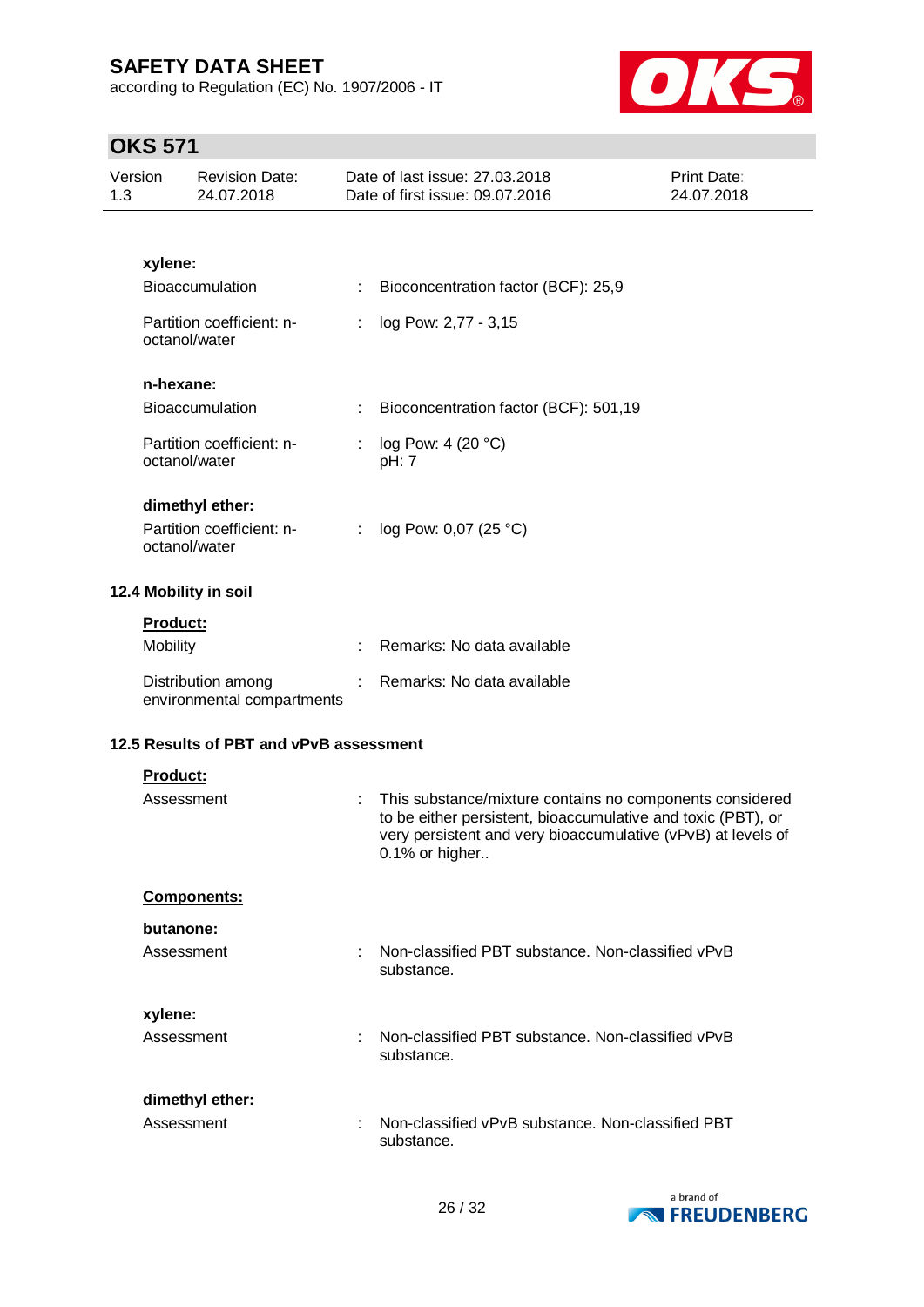according to Regulation (EC) No. 1907/2006 - IT



# **OKS 571**

| Version | <b>Revision Date:</b> | Date of last issue: 27,03,2018  | <b>Print Date:</b> |
|---------|-----------------------|---------------------------------|--------------------|
| 1.3     | 24.07.2018            | Date of first issue: 09.07.2016 | 24.07.2018         |

#### **12.6 Other adverse effects**

### **Product:**

Additional ecological information : Harmful to aquatic life with long lasting effects.

### **SECTION 13: Disposal considerations**

| 13.1 Waste treatment methods |   |                                                                                                                                                                                                                     |
|------------------------------|---|---------------------------------------------------------------------------------------------------------------------------------------------------------------------------------------------------------------------|
| Product                      | ÷ | Do not dispose of with domestic refuse.<br>Dispose of as hazardous waste in compliance with local and<br>national regulations.                                                                                      |
|                              |   | Waste codes should be assigned by the user based on the<br>application for which the product was used.                                                                                                              |
| Contaminated packaging       | ÷ | Packaging that is not properly emptied must be disposed of as<br>the unused product.<br>Offer empty spray cans to an established disposal company.<br>Pressurized container: Do not pierce or burn, even after use. |
|                              |   | The following Waste Codes are only suggestions:                                                                                                                                                                     |

### **SECTION 14: Transport information**

| 14.1 UN number                  |                           |                            |            |
|---------------------------------|---------------------------|----------------------------|------------|
| <b>ADR</b>                      |                           | : UN 1950                  |            |
| <b>IMDG</b>                     |                           | : UN 1950                  |            |
| <b>IATA</b>                     |                           | : UN 1950                  |            |
| 14.2 UN proper shipping name    |                           |                            |            |
| <b>ADR</b>                      |                           | : AEROSOLS                 |            |
| <b>IMDG</b>                     | t.                        | AEROSOLS                   |            |
| <b>IATA</b>                     | ÷                         | Aerosols, flammable        |            |
| 14.3 Transport hazard class(es) |                           |                            |            |
| <b>ADR</b>                      |                           | $\therefore$ 2             |            |
| <b>IMDG</b>                     |                           | $\therefore$ 2.1           |            |
| <b>IATA</b>                     |                           | $\therefore$ 2.1           |            |
| 14.4 Packing group              |                           |                            |            |
| <b>ADR</b><br>Packing group     | $\mathbb{Z}^{\mathbb{Z}}$ | Not assigned by regulation |            |
|                                 |                           | 27/22                      | a brand of |

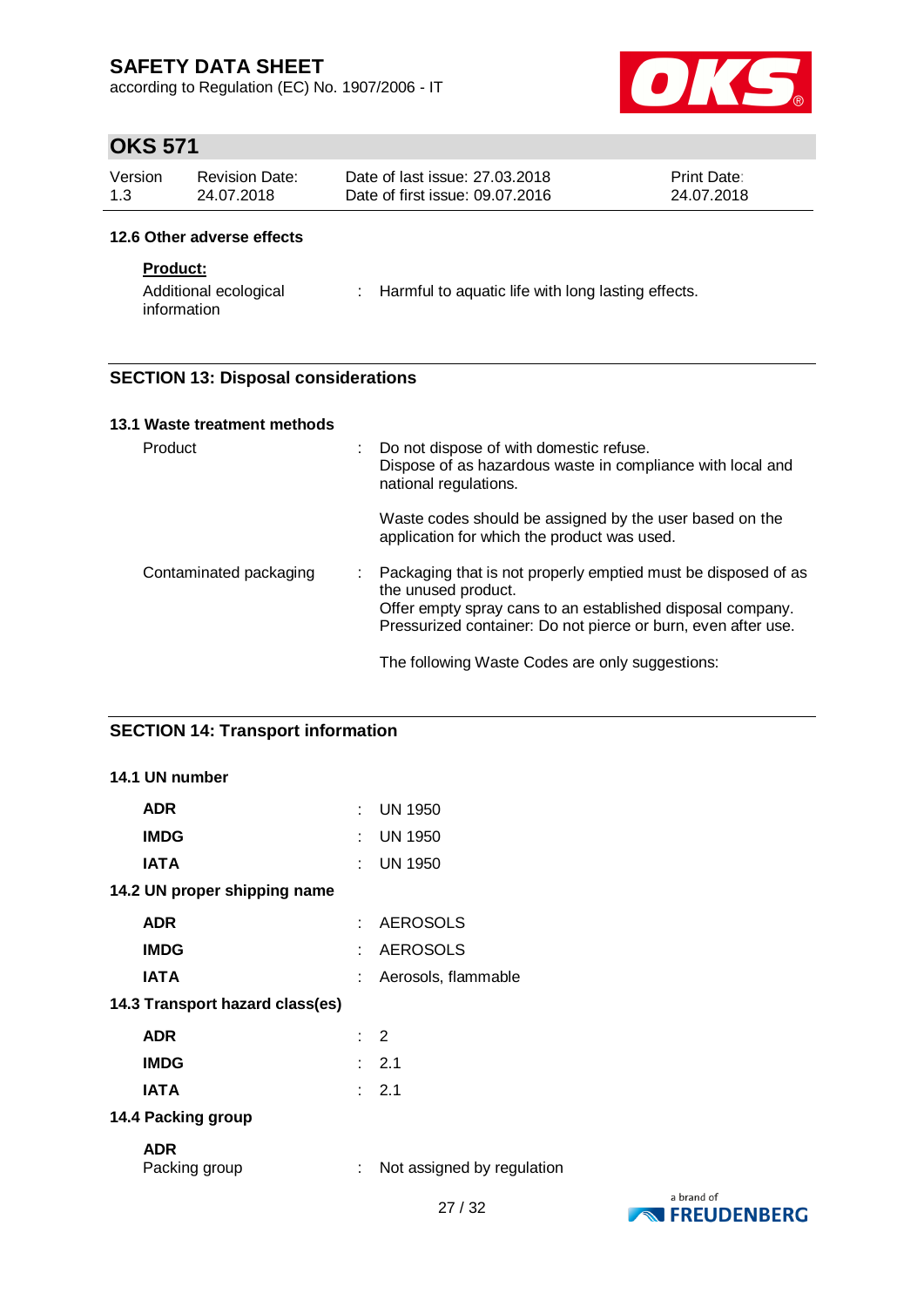according to Regulation (EC) No. 1907/2006 - IT



# **OKS 571**

| Version<br>1.3 |                                                                         | <b>Revision Date:</b><br>24.07.2018                                    |  | Date of last issue: 27.03.2018<br>Date of first issue: 09.07.2016 | <b>Print Date:</b><br>24.07.2018 |  |
|----------------|-------------------------------------------------------------------------|------------------------------------------------------------------------|--|-------------------------------------------------------------------|----------------------------------|--|
|                | Labels                                                                  | <b>Classification Code</b><br>Tunnel restriction code                  |  | 5F<br>2.1<br>(D)                                                  |                                  |  |
|                | <b>IMDG</b><br>Labels<br>EmS Code                                       | Packing group                                                          |  | Not assigned by regulation<br>2.1<br>$F-D, S-U$                   |                                  |  |
|                | aircraft)                                                               | <b>IATA (Cargo)</b><br>Packing instruction (cargo                      |  | 203                                                               |                                  |  |
|                | Labels                                                                  | Packing instruction (LQ)<br>Packing group                              |  | Y203<br>Not assigned by regulation<br>Flammable Gas               |                                  |  |
|                |                                                                         | <b>IATA (Passenger)</b><br>Packing instruction<br>(passenger aircraft) |  | 203                                                               |                                  |  |
|                | Labels                                                                  | Packing instruction (LQ)<br>Packing group                              |  | Y203<br>Not assigned by regulation<br><b>Flammable Gas</b>        |                                  |  |
|                |                                                                         | <b>14.5 Environmental hazards</b>                                      |  |                                                                   |                                  |  |
|                | <b>ADR</b>                                                              | Environmentally hazardous                                              |  | no                                                                |                                  |  |
|                | <b>IMDG</b>                                                             | Marine pollutant                                                       |  | no                                                                |                                  |  |
|                |                                                                         | <b>IATA (Passenger)</b><br>Environmentally hazardous                   |  | no                                                                |                                  |  |
|                |                                                                         | <b>IATA (Cargo)</b><br>Environmentally hazardous                       |  | no                                                                |                                  |  |
|                |                                                                         | 14.6 Special precautions for user                                      |  |                                                                   |                                  |  |
|                | No special precautions required.                                        |                                                                        |  |                                                                   |                                  |  |
|                | 14.7 Transport in bulk according to Annex II of Marpol and the IBC Code |                                                                        |  |                                                                   |                                  |  |
|                | Remarks                                                                 |                                                                        |  | Not applicable for product as supplied.                           |                                  |  |

## **SECTION 15: Regulatory information**

| 15.1 Safety, health and environmental regulations/legislation specific for the substance or |  |
|---------------------------------------------------------------------------------------------|--|
| mixture                                                                                     |  |

| REACH - Candidate List of Substances of Very High<br>Concern for Authorisation (Article 59). | : This product does not contain<br>substances of very high concern<br>(Regulation (EC) No<br>1907/2006 (REACH), Article 57). |  |
|----------------------------------------------------------------------------------------------|------------------------------------------------------------------------------------------------------------------------------|--|
| REACH - List of substances subject to authorisation<br>(Annex XIV)                           | $:$ Not applicable                                                                                                           |  |

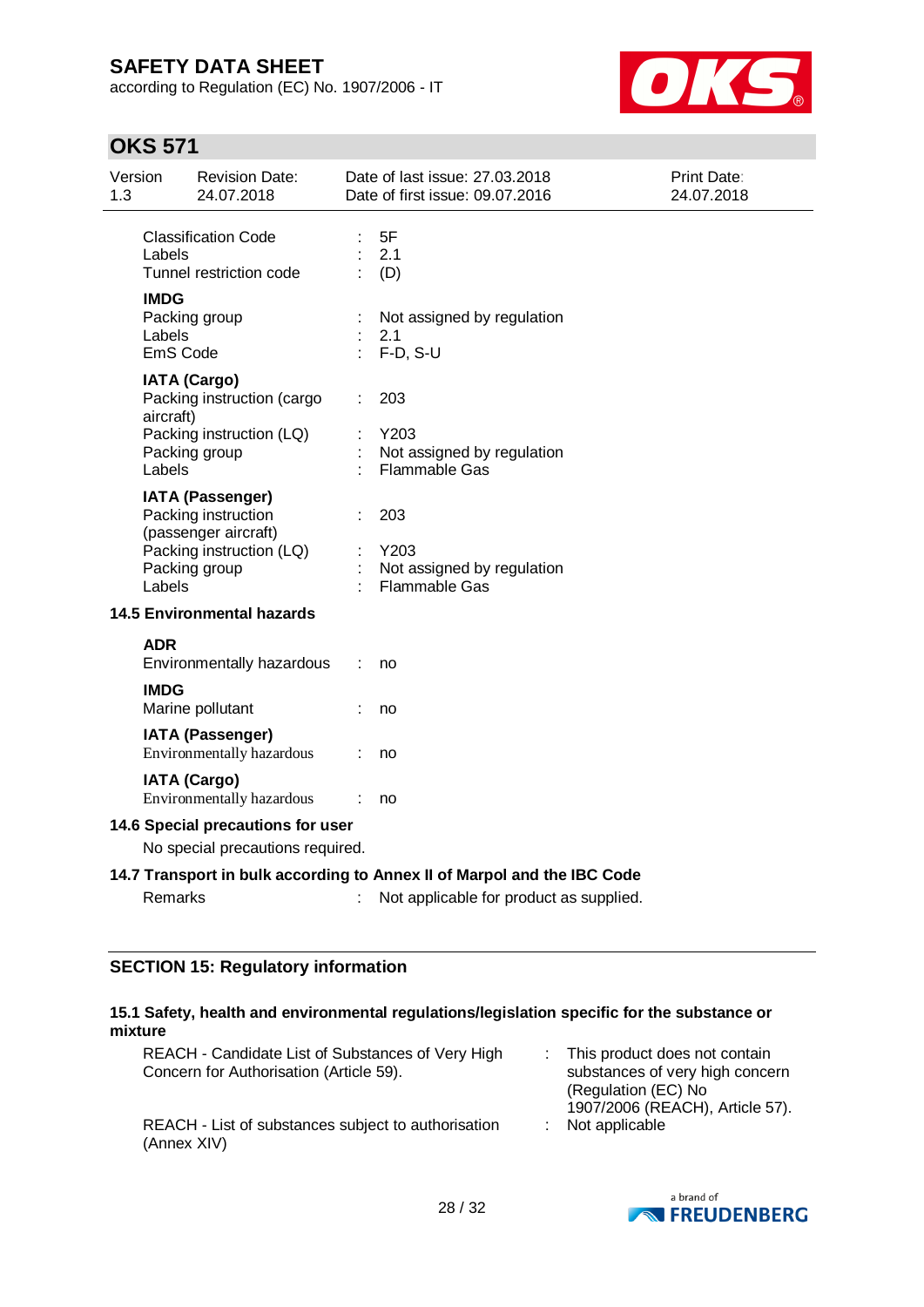according to Regulation (EC) No. 1907/2006 - IT



# **OKS 571**

| Version<br>1.3 |                  | <b>Revision Date:</b><br>24.07.2018                                                                                                                  | Date of last issue: 27.03.2018<br>Date of first issue: 09.07.2016                                                                                                                                                                                                                                                                                                                                                        |    |                    | Print Date:<br>24.07.2018 |
|----------------|------------------|------------------------------------------------------------------------------------------------------------------------------------------------------|--------------------------------------------------------------------------------------------------------------------------------------------------------------------------------------------------------------------------------------------------------------------------------------------------------------------------------------------------------------------------------------------------------------------------|----|--------------------|---------------------------|
|                |                  | Regulation (EC) No 1005/2009 on substances that<br>deplete the ozone layer                                                                           |                                                                                                                                                                                                                                                                                                                                                                                                                          | ÷. | Not applicable     |                           |
|                | pollutants       | Regulation (EC) No 850/2004 on persistent organic                                                                                                    |                                                                                                                                                                                                                                                                                                                                                                                                                          | ÷. | Not applicable     |                           |
|                |                  | Regulation (EC) No 649/2012 of the European<br>Parliament and the Council concerning the export and<br>import of dangerous chemicals                 |                                                                                                                                                                                                                                                                                                                                                                                                                          |    | Not applicable     |                           |
|                |                  | REACH - Restrictions on the manufacture, placing on<br>the market and use of certain dangerous substances,<br>preparations and articles (Annex XVII) |                                                                                                                                                                                                                                                                                                                                                                                                                          | ÷. | Not applicable     |                           |
|                |                  |                                                                                                                                                      | Seveso III: Directive 2012/18/EU of the European Parliament and of the Council on the control of<br>major-accident hazards involving dangerous substances.                                                                                                                                                                                                                                                               |    |                    |                           |
|                | P <sub>3a</sub>  |                                                                                                                                                      | <b>FLAMMABLE AEROSOLS</b>                                                                                                                                                                                                                                                                                                                                                                                                |    | Quantity 1<br>150t | Quantity 2<br>500 t       |
|                | P <sub>2</sub>   |                                                                                                                                                      |                                                                                                                                                                                                                                                                                                                                                                                                                          |    |                    |                           |
|                | 34               |                                                                                                                                                      | Petroleum products: (a)<br>gasolines and naphthas,<br>(b) kerosenes (including jet<br>fuels), (c) gas oils<br>(including diesel fuels,<br>home heating oils and gas<br>oil blending streams), (d)<br>heavy fuel oils (e)<br>alternative fuels serving the<br>same purposes and with<br>similar properties as<br>regards flammability and<br>environmental hazards as<br>the products referred to in<br>points (a) to (d) |    | 2.500t             | 25.000 t                  |
|                | P <sub>5</sub> c |                                                                                                                                                      |                                                                                                                                                                                                                                                                                                                                                                                                                          |    |                    |                           |
|                |                  | Volatile organic compounds                                                                                                                           | Directive 2010/75/EU of 24 November 2010 on industrial<br>emissions (integrated pollution prevention and control)<br>Volatile organic compounds (VOC) content: 92,92 %<br>Volatile CMR compounds: 15,01 %<br>Remarks: VOC content excluding water                                                                                                                                                                        |    |                    |                           |
|                |                  |                                                                                                                                                      |                                                                                                                                                                                                                                                                                                                                                                                                                          |    |                    |                           |

Other regulations:

Take note of Directive 92/85/EEC regarding maternity protection or stricter national regulations, where applicable.

Take note of Directive 94/33/EC on the protection of young people at work or stricter national regulations, where applicable.

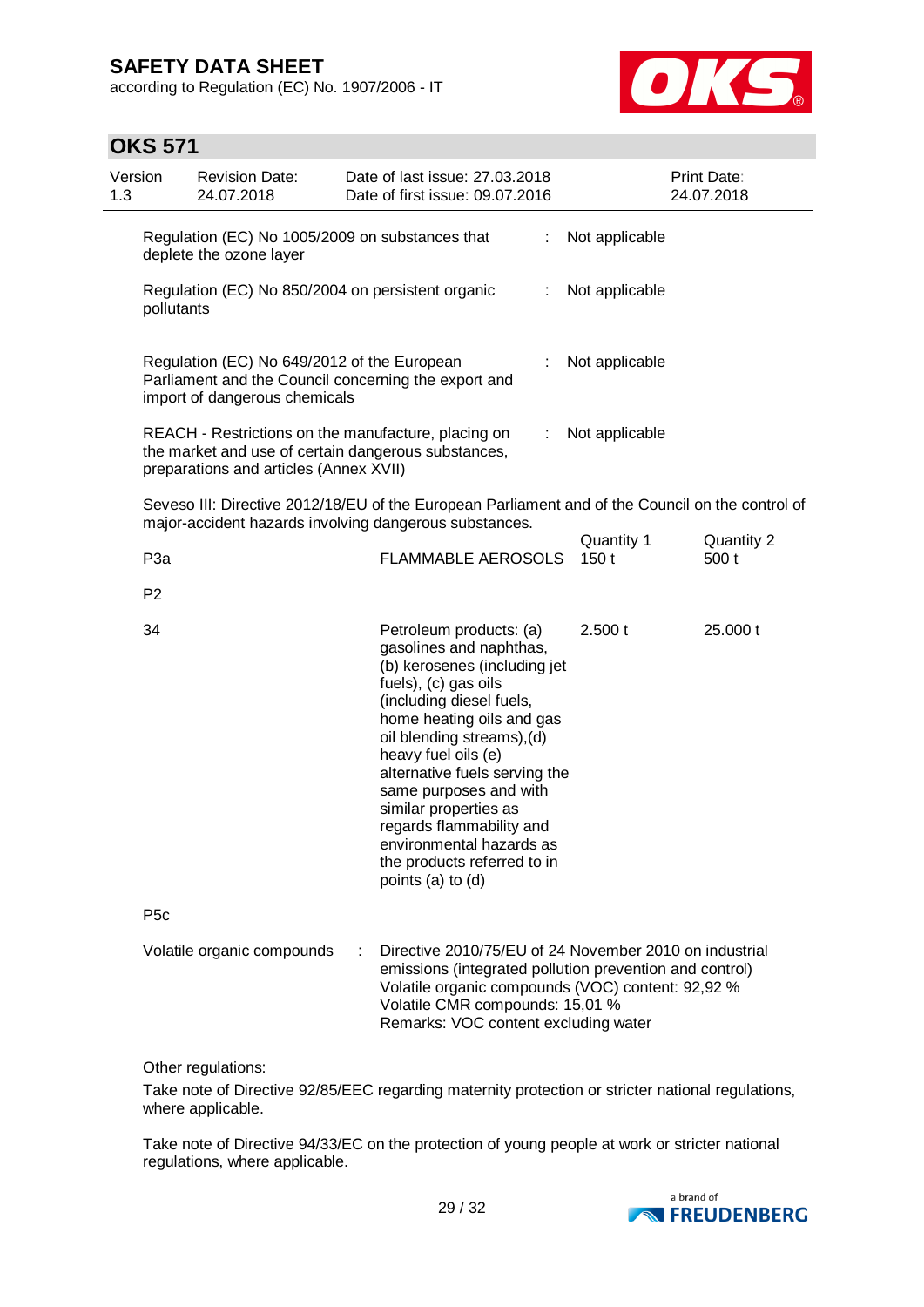according to Regulation (EC) No. 1907/2006 - IT



## **OKS 571**

| Version | <b>Revision Date:</b> | Date of last issue: 27,03,2018  | <b>Print Date:</b> |
|---------|-----------------------|---------------------------------|--------------------|
| 1.3     | 24.07.2018            | Date of first issue: 09.07.2016 | 24.07.2018         |

Legislative Decree April 9,2008, 81 (Implementation of Article 1 of the Law of 3 August 2007, n. 123, concerning the protection of health and safety in the workplace.) and subsequent amendments

Legislative Decree April 3, 2006, n.152, (Environmental standards) and subsequent amendments

Legislative Decree February 6, 2009, 21 (Regulations for the execution of the provisions laid down in Regulation (EC) no. 648/2004 on detergents)

#### **15.2 Chemical safety assessment**

This information is not available.

### **SECTION 16: Other information**

#### **Full text of H-Statements**

| H <sub>220</sub> | Extremely flammable gas.                                              |
|------------------|-----------------------------------------------------------------------|
| H <sub>225</sub> | Highly flammable liquid and vapour.                                   |
| H <sub>226</sub> | Flammable liquid and vapour.                                          |
| H <sub>280</sub> | Contains gas under pressure; may explode if heated.                   |
| H304             | May be fatal if swallowed and enters airways.                         |
| H312             | Harmful in contact with skin.                                         |
| H315             | Causes skin irritation.                                               |
| H <sub>319</sub> | Causes serious eye irritation.                                        |
| H332             | Harmful if inhaled.                                                   |
| H335             | May cause respiratory irritation.                                     |
| H336             | May cause drowsiness or dizziness.                                    |
| H361f            | Suspected of damaging fertility.                                      |
| H373             | May cause damage to organs through prolonged or repeated<br>exposure. |
| H411             | Toxic to aquatic life with long lasting effects.                      |
|                  |                                                                       |

#### **Full text of other abbreviations**

\*\* : Route of exposure cannot be excluded: For certain hazard classes, e.g. STOT, the route of exposure should be indicated in the hazard statement only if it is conclusively proven that no other route of exposure can cause the hazard in accordance to the criteria in Annex I. Under Directive 67/548/EEC the route of exposure was indicated for classifications with R48 when there was data justifying the classification for this route of exposure. The classification under 67/548/EEC indicating the route of exposure has been translated into the

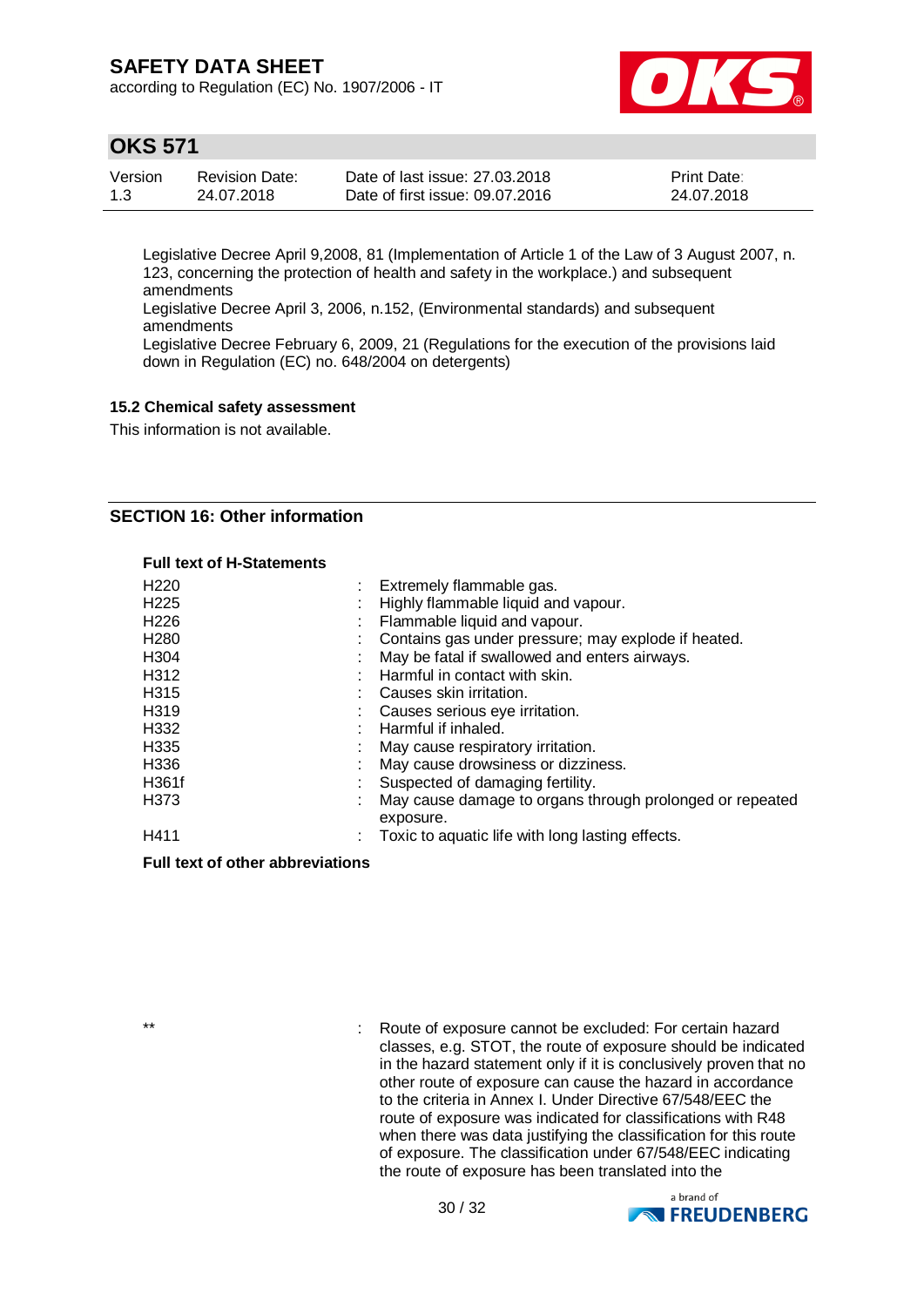according to Regulation (EC) No. 1907/2006 - IT



## **OKS 571**

| Version<br>1.3 | <b>Revision Date:</b><br>24.07.2018 | Date of last issue: 27.03.2018<br>Date of first issue: 09.07.2016                                                                                                                                                                                                                                                                                                                            | <b>Print Date:</b><br>24.07.2018 |
|----------------|-------------------------------------|----------------------------------------------------------------------------------------------------------------------------------------------------------------------------------------------------------------------------------------------------------------------------------------------------------------------------------------------------------------------------------------------|----------------------------------|
|                |                                     | corresponding class and category according to this<br>Regulation, but with a general hazard statement not specifying<br>the route of exposure as the necessary information is not<br>available.                                                                                                                                                                                              |                                  |
| $***$          |                                     | Hazard statements for reproductive toxicity: Hazard<br>statements H360 and H361 indicate a general concern for<br>effects on fertility and/or development: 'May<br>damage/Suspected of damaging fertility or the unborn child'.<br>According to the criteria, the general hazard statement can be                                                                                            |                                  |
|                |                                     | replaced by the hazard statement indicating the specific effect<br>of concern in accordance with Section 1.1.2.1.2. When the<br>other differentiation is not mentioned, this is due to evidence<br>proving no such effect, inconclusive data or no data and the<br>obligations in Article 4(3) shall apply for that differentiation. In<br>order not to lose information from the harmonised |                                  |
|                |                                     | classifications for fertility and developmental effects under<br>Directive 67/548/EEC, the classifications have been translated<br>only for those effects classified under that Directive                                                                                                                                                                                                    |                                  |
| Note C         |                                     | Some organic substances may be marketed either in a<br>specific isomeric form or as a mixture of several isomers. In<br>this case the supplier must state on the label whether the<br>substance is a specific isomer or a mixture of isomers.                                                                                                                                                |                                  |
| Note P         |                                     | The classification as a carcinogen or mutagen need not apply<br>if it can be shown that the substance contains less than 0,1 %<br>w/w benzene (Einecs No 200-753-7). When the substance is<br>not classified as a carcinogen at least the precautionary<br>statements (P102-)P260- P262-P301 + P310-P331 shall<br>apply. This note applies only to certain complex oil-derived               |                                  |
|                | Note U (table 3.1)                  | substances in Part 3.<br>When put on the market gases have to be classified as<br>"Gases under pressure", in one of the groups compressed<br>gas, liquefied gas, refrigerated liquefied gas or dissolved gas.<br>The group depends on the physical state in which the gas is<br>packaged and therefore has to be assigned case by case.                                                      |                                  |

ADN - European Agreement concerning the International Carriage of Dangerous Goods by Inland Waterways; ADR - European Agreement concerning the International Carriage of Dangerous Goods by Road; AICS - Australian Inventory of Chemical Substances; ASTM - American Society for the Testing of Materials; bw - Body weight; CLP - Classification Labelling Packaging Regulation; Regulation (EC) No 1272/2008; CMR - Carcinogen, Mutagen or Reproductive Toxicant; DIN - Standard of the German Institute for Standardisation; DSL - Domestic Substances List (Canada); ECHA - European Chemicals Agency; EC-Number - European Community number; ECx - Concentration associated with x% response; ELx - Loading rate associated with x% response; EmS - Emergency Schedule; ENCS - Existing and New Chemical Substances (Japan); ErCx - Concentration associated with x% growth rate response; GHS - Globally Harmonized System; GLP - Good Laboratory Practice; IARC - International Agency for Research on Cancer; IATA - International Air Transport Association; IBC - International Code for the Construction and Equipment of Ships carrying Dangerous Chemicals in Bulk; IC50 - Half maximal inhibitory concentration; ICAO - International Civil Aviation Organization; IECSC - Inventory of Existing Chemical Substances in China; IMDG - International Maritime Dangerous Goods; IMO - International Maritime Organization; ISHL - Industrial Safety and Health Law (Japan); ISO - International Organisation for Standardization; KECI - Korea Existing Chemicals Inventory; LC50 - Lethal Concentration to 50 % of a test population; LD50 - Lethal Dose to 50% of a test